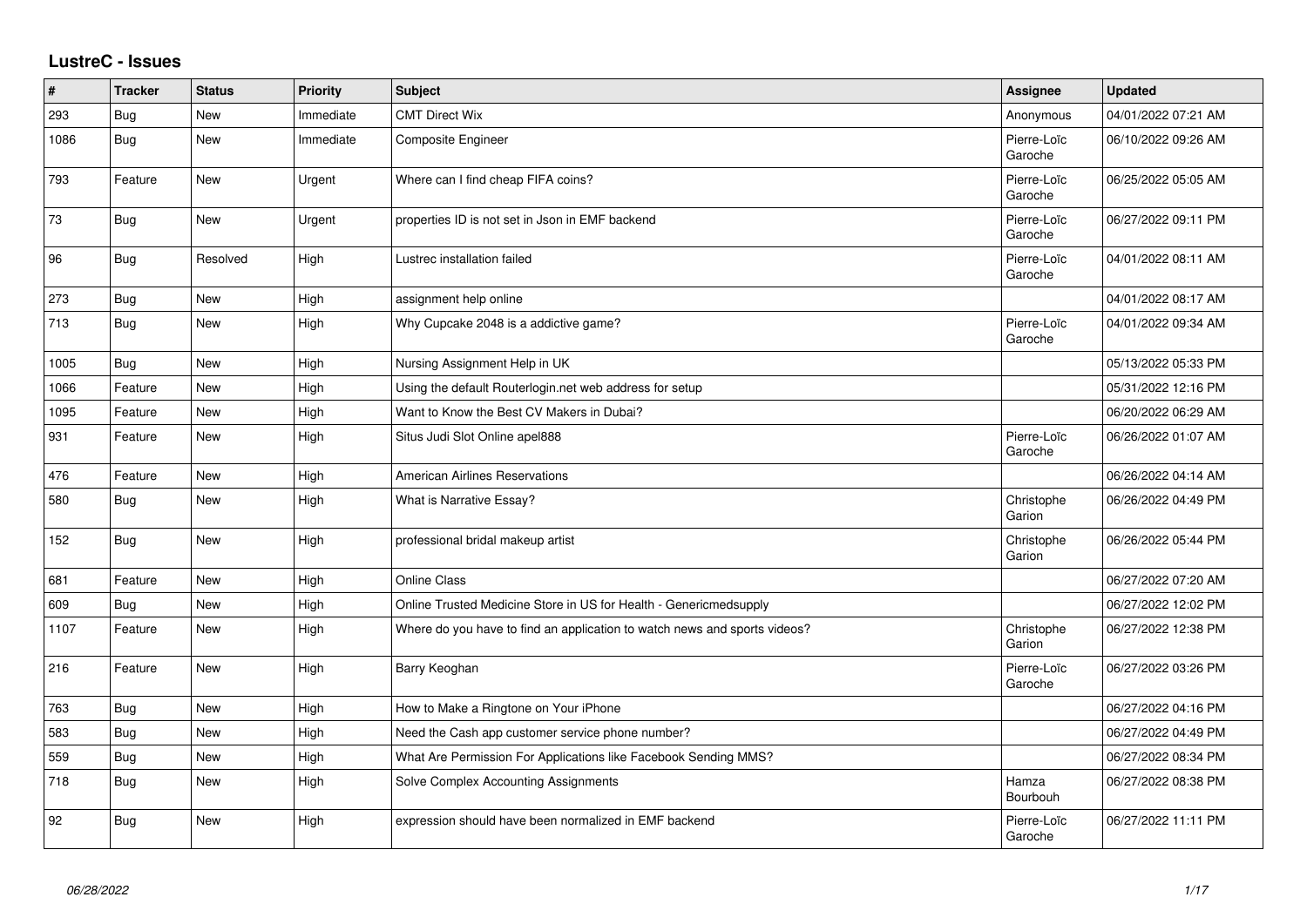| $\vert$ # | <b>Tracker</b> | <b>Status</b> | <b>Priority</b> | Subject                                                         | <b>Assignee</b>        | <b>Updated</b>      |
|-----------|----------------|---------------|-----------------|-----------------------------------------------------------------|------------------------|---------------------|
| 803       | Feature        | New           | High            | Ketamine Online Store                                           | Pierre-Loïc<br>Garoche | 06/27/2022 11:48 PM |
| 578       | Feature        | New           | High            | Derrick Gore                                                    | Pierre-Loïc<br>Garoche | 06/28/2022 01:56 AM |
| 1105      | Bug            | <b>New</b>    | High            | What is Mahjong online?                                         |                        | 06/28/2022 03:47 AM |
| 279       | Bug            | New           | High            | What is an essential feature of an internal communications app? |                        | 06/28/2022 03:52 AM |
| 493       | Feature        | <b>New</b>    | High            | chainsaw dance                                                  |                        | 06/28/2022 04:20 AM |
| 723       | Bug            | <b>New</b>    | High            | The best horror game in 2021                                    | Christophe<br>Garion   | 06/28/2022 07:06 AM |
| 775       | Bug            | <b>New</b>    | Normal          | cash app                                                        |                        | 02/14/2022 08:20 AM |
| 885       | Bug            | New           | Normal          | How to Install the Tele Latino App For Android                  |                        | 03/28/2022 04:10 AM |
| 357       | Bug            | <b>New</b>    | Normal          | Furniture Assembly Services in Baltimore MD                     |                        | 04/01/2022 07:12 AM |
| 369       | Bug            | <b>New</b>    | Normal          | Furniture Assembly Services in Arlington County VA              |                        | 04/01/2022 07:12 AM |
| 368       | Bug            | <b>New</b>    | Normal          | Moving Services in Arlington County VA                          |                        | 04/01/2022 07:12 AM |
| 367       | Bug            | <b>New</b>    | Normal          | Junk Removal Services in Washington DC                          |                        | 04/01/2022 07:12 AM |
| 366       | Bug            | New           | Normal          | Auto Transport Services in Washington DC                        |                        | 04/01/2022 07:12 AM |
| 365       | Bug            | <b>New</b>    | Normal          | Local Moving Services in Washington DC                          |                        | 04/01/2022 07:12 AM |
| 364       | Bug            | <b>New</b>    | Normal          | Office Moving Services in Washington DC                         |                        | 04/01/2022 07:13 AM |
| 363       | Bug            | New           | Normal          | Furniture Assembly Services in Washington DC                    |                        | 04/01/2022 07:13 AM |
| 362       | Bug            | <b>New</b>    | Normal          | Moving Services in Washington DC                                |                        | 04/01/2022 07:13 AM |
| 361       | Bug            | <b>New</b>    | Normal          | Junk Removal Services in Baltimore MD                           |                        | 04/01/2022 07:13 AM |
| 360       | Bug            | <b>New</b>    | Normal          | Auto Transport Services in Baltimore MD                         |                        | 04/01/2022 07:13 AM |
| 371       | <b>Bug</b>     | New           | Normal          | Local Moving Services in Arlington County VA                    |                        | 04/01/2022 07:13 AM |
| 358       | Bug            | New           | Normal          | Office Moving Services in Baltimore MD                          |                        | 04/01/2022 07:13 AM |
| 356       | Bug            | <b>New</b>    | Normal          | Moving Services in Baltimore MD                                 |                        | 04/01/2022 07:13 AM |
| 355       | Bug            | <b>New</b>    | Normal          | Upholstery Cleaning Services in Chesapeake VA                   |                        | 04/01/2022 07:14 AM |
| 354       | Bug            | <b>New</b>    | Normal          | Car Upholstery Cleaning Services in Chesapeake VA               |                        | 04/01/2022 07:14 AM |
| 353       | Bug            | <b>New</b>    | Normal          | Rug Cleaning Services in Chesapeake VA                          |                        | 04/01/2022 07:14 AM |
| 351       | Bug            | New           | Normal          | Emergency Cleaning Services in Chesapeake VA                    |                        | 04/01/2022 07:14 AM |
| 350       | Bug            | New           | Normal          | Emergency Cleaning Services in Chesapeake VA                    |                        | 04/01/2022 07:14 AM |
| 349       | Bug            | New           | Normal          | Steam Cleaning Services in Chesapeake VA                        |                        | 04/01/2022 07:14 AM |
| 346       | Bug            | New           | Normal          | Water Extraction Services in Chesapeake VA                      |                        | 04/01/2022 07:15 AM |
| 399       | Bug            | New           | Normal          | Furniture Assembly Services in Potomac MD                       |                        | 04/01/2022 07:15 AM |
| 359       | <b>Bug</b>     | New           | Normal          | Local Moving Services in Baltimore MD                           |                        | 04/01/2022 07:15 AM |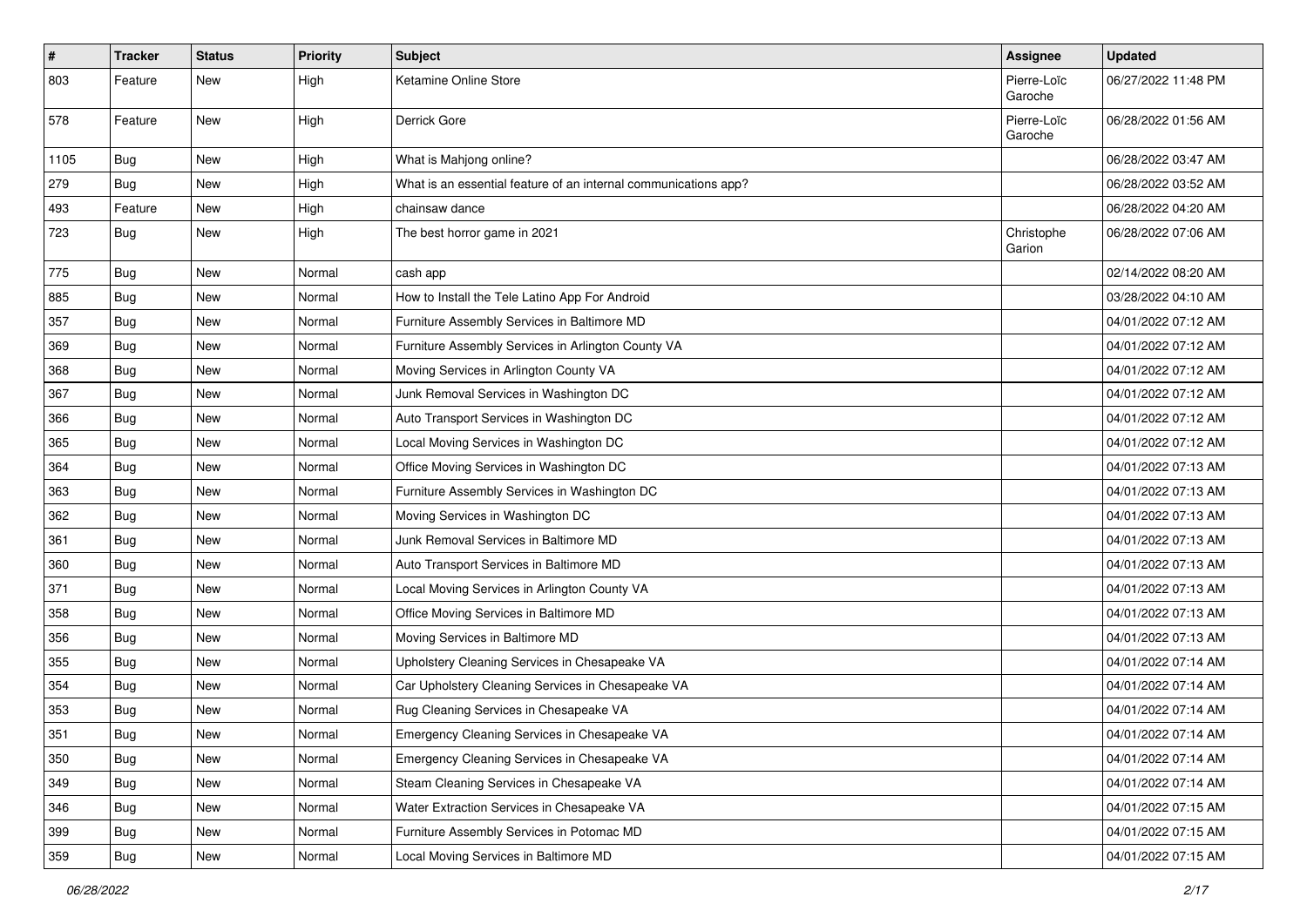| $\sharp$ | <b>Tracker</b> | <b>Status</b> | <b>Priority</b> | <b>Subject</b>                                 | <b>Assignee</b> | <b>Updated</b>      |
|----------|----------------|---------------|-----------------|------------------------------------------------|-----------------|---------------------|
| 385      | Bug            | New           | Normal          | Junk Removal Services in McLean VA             |                 | 04/01/2022 07:15 AM |
| 397      | <b>Bug</b>     | New           | Normal          | Junk Removal Services in Annapolis MD          |                 | 04/01/2022 07:15 AM |
| 396      | <b>Bug</b>     | New           | Normal          | Auto Transport Services in Annapolis MD        |                 | 04/01/2022 07:15 AM |
| 395      | Bug            | <b>New</b>    | Normal          | Local Moving Services in Annapolis MD          |                 | 04/01/2022 07:15 AM |
| 394      | <b>Bug</b>     | <b>New</b>    | Normal          | Office Moving Services in Annapolis MD         |                 | 04/01/2022 07:15 AM |
| 393      | <b>Bug</b>     | <b>New</b>    | Normal          | Furniture Assembly Services in Annapolis MD    |                 | 04/01/2022 07:16 AM |
| 392      | <b>Bug</b>     | New           | Normal          | Moving Services in Annapolis MD                |                 | 04/01/2022 07:16 AM |
| 391      | <b>Bug</b>     | New           | Normal          | Junk Removal Services in Sterling VA           |                 | 04/01/2022 07:16 AM |
| 390      | Bug            | New           | Normal          | Auto Transport Services in Sterling VA         |                 | 04/01/2022 07:16 AM |
| 389      | Bug            | <b>New</b>    | Normal          | Local Moving Services in Sterling VA           |                 | 04/01/2022 07:16 AM |
| 388      | Bug            | New           | Normal          | Office Moving Services in Sterling VA          |                 | 04/01/2022 07:16 AM |
| 370      | Bug            | New           | Normal          | Office Moving Services in Arlington County VA  |                 | 04/01/2022 07:16 AM |
| 386      | <b>Bug</b>     | <b>New</b>    | Normal          | Moving Services in Sterling VA                 |                 | 04/01/2022 07:16 AM |
| 343      | <b>Bug</b>     | New           | Normal          | Mattress Cleaning Services in Chesapeake VA    |                 | 04/01/2022 07:16 AM |
| 384      | <b>Bug</b>     | <b>New</b>    | Normal          | Auto Transport Services in McLean VA           |                 | 04/01/2022 07:17 AM |
| 383      | <b>Bug</b>     | New           | Normal          | Local Moving Services in McLean VA             |                 | 04/01/2022 07:17 AM |
| 382      | Bug            | <b>New</b>    | Normal          | Office Moving Services in McLean VA            |                 | 04/01/2022 07:17 AM |
| 381      | <b>Bug</b>     | <b>New</b>    | Normal          | Furniture Assembly Services in McLean VA       |                 | 04/01/2022 07:17 AM |
| 379      | Bug            | New           | Normal          | Junk Removal Services in Fairfax VA            |                 | 04/01/2022 07:17 AM |
| 378      | <b>Bug</b>     | New           | Normal          | Auto Transport Services in Fairfax VA          |                 | 04/01/2022 07:17 AM |
| 377      | Bug            | New           | Normal          | Local Moving Services in Fairfax VA            |                 | 04/01/2022 07:17 AM |
| 376      | Bug            | New           | Normal          | Office Moving Services in Fairfax VA           |                 | 04/01/2022 07:17 AM |
| 375      | <b>Bug</b>     | <b>New</b>    | Normal          | Furniture Assembly Services in Fairfax VA      |                 | 04/01/2022 07:18 AM |
| 374      | Bug            | New           | Normal          | Moving Services in Fairfax VA                  |                 | 04/01/2022 07:18 AM |
| 373      | Bug            | New           | Normal          | Junk Removal Services in Arlington County VA   |                 | 04/01/2022 07:18 AM |
| 387      | Bug            | New           | Normal          | Furniture Assembly Services in Sterling VA     |                 | 04/01/2022 07:18 AM |
| 301      | Bug            | New           | Normal          | Vehicle Electronics Services in Norcross GA    |                 | 04/01/2022 07:18 AM |
| 311      | Bug            | New           | Normal          | Odor Removal Services in Virginia Beach VA     |                 | 04/01/2022 07:19 AM |
| 309      | Bug            | New           | Normal          | Stain Removal Services in Virginia Beach VA    |                 | 04/01/2022 07:19 AM |
| 308      | Bug            | New           | Normal          | Carpet Repairing Services in Virginia Beach VA |                 | 04/01/2022 07:19 AM |
| 307      | Bug            | New           | Normal          | Carpet Cleaning Services in Virginia Beach VA  |                 | 04/01/2022 07:19 AM |
| 306      | <b>Bug</b>     | New           | Normal          | Window Tinting Services in Norcross GA         |                 | 04/01/2022 07:19 AM |
| 305      | <b>Bug</b>     | New           | Normal          | Headliner Repair Services in Norcross GA       |                 | 04/01/2022 07:19 AM |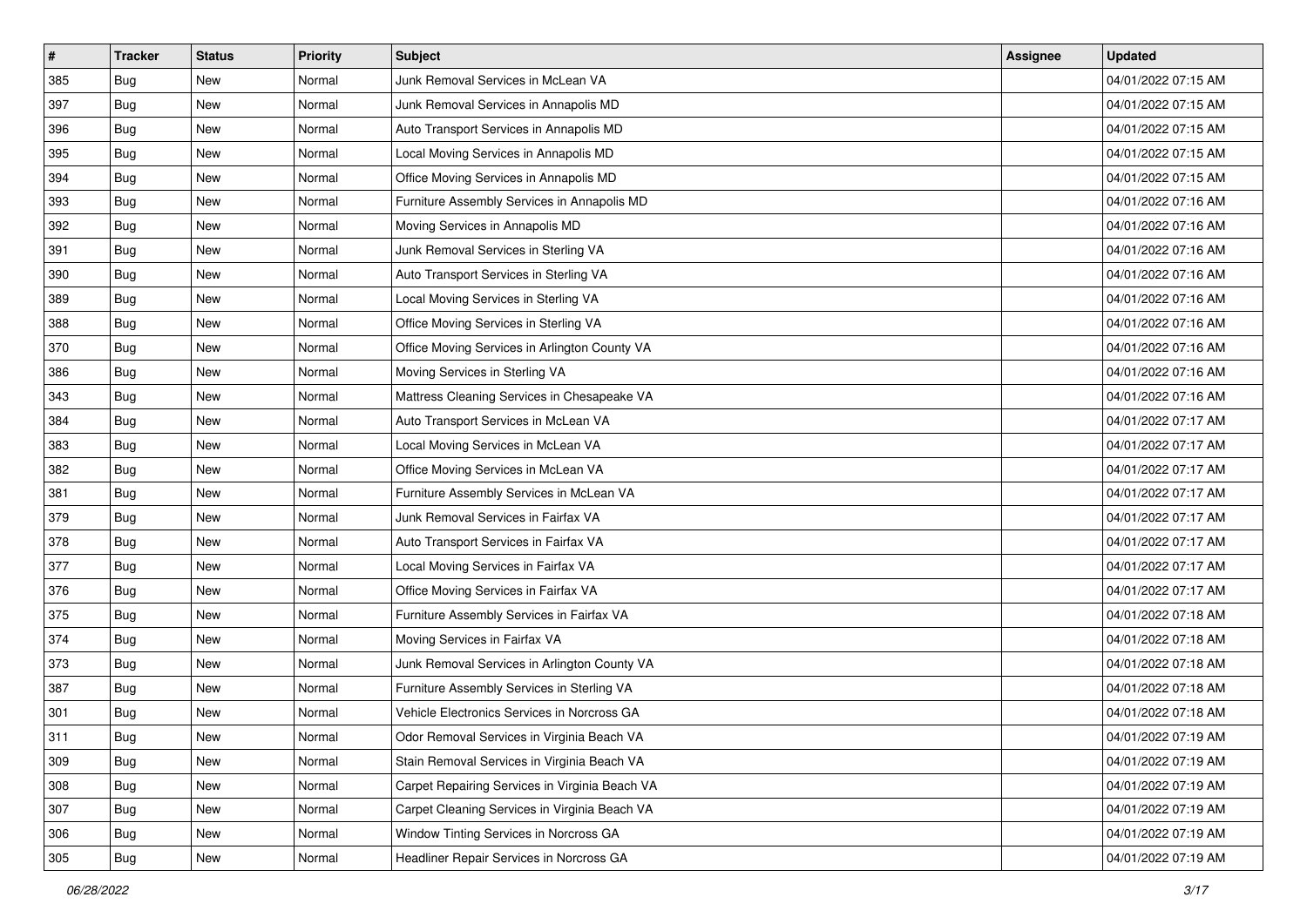| $\sharp$ | <b>Tracker</b> | <b>Status</b> | <b>Priority</b> | <b>Subject</b>                                        | <b>Assignee</b> | <b>Updated</b>      |
|----------|----------------|---------------|-----------------|-------------------------------------------------------|-----------------|---------------------|
| 304      | Bug            | New           | Normal          | Keyless Entry Services in Norcross GA                 |                 | 04/01/2022 07:19 AM |
| 299      | <b>Bug</b>     | <b>New</b>    | Normal          | Brake Caliper Painting Services in Norcross GA        |                 | 04/01/2022 07:20 AM |
| 298      | <b>Bug</b>     | New           | Normal          | Car Stereo Installation Services in Norcross GA       |                 | 04/01/2022 07:20 AM |
| 297      | Bug            | <b>New</b>    | Normal          | Auto Lighting Installation Services in Norcross GA    |                 | 04/01/2022 07:21 AM |
| 296      | <b>Bug</b>     | <b>New</b>    | Normal          | Window Tinting Services in Jonesboro GA               |                 | 04/01/2022 07:21 AM |
| 295      | <b>Bug</b>     | <b>New</b>    | Normal          | Headliner Repair Services in Jonesboro GA             |                 | 04/01/2022 07:21 AM |
| 303      | Bug            | New           | Normal          | Car Wrapping Services in Norcross GA                  |                 | 04/01/2022 07:22 AM |
| 329      | <b>Bug</b>     | New           | Normal          | Odor Removal Services in Norfolk VA                   |                 | 04/01/2022 07:22 AM |
| 342      | Bug            | New           | Normal          | Stain Removal Services in Chesapeake VA               |                 | 04/01/2022 07:22 AM |
| 341      | Bug            | <b>New</b>    | Normal          | Carpet Repairing Services in Chesapeake VA            |                 | 04/01/2022 07:23 AM |
| 340      | Bug            | New           | Normal          | Carpet Cleaning Services in Chesapeake VA             |                 | 04/01/2022 07:23 AM |
| 338      | Bug            | New           | Normal          | Car Upholstery Cleaning Services in Norfolk VA        |                 | 04/01/2022 07:23 AM |
| 337      | <b>Bug</b>     | <b>New</b>    | Normal          | Rug Cleaning Services in Norfolk VA                   |                 | 04/01/2022 07:23 AM |
| 335      | <b>Bug</b>     | New           | Normal          | Emergency Cleaning Services in Norfolk VA             |                 | 04/01/2022 07:24 AM |
| 334      | <b>Bug</b>     | <b>New</b>    | Normal          | Steam Cleaning Services in Norfolk VA                 |                 | 04/01/2022 07:25 AM |
| 332      | <b>Bug</b>     | New           | Normal          | Eco/Green Cleaning Services in Norfolk VA             |                 | 04/01/2022 07:25 AM |
| 314      | Bug            | <b>New</b>    | Normal          | Water Extraction Services in Virginia Beach VA        |                 | 04/01/2022 07:25 AM |
| 330      | <b>Bug</b>     | <b>New</b>    | Normal          | Stain Protection Services in Norfolk VA               |                 | 04/01/2022 07:26 AM |
| 328      | Bug            | New           | Normal          | Mattress Cleaning Services in Norfolk VA              |                 | 04/01/2022 07:26 AM |
| 327      | <b>Bug</b>     | New           | Normal          | Stain Removal Services in Norfolk VA                  |                 | 04/01/2022 07:26 AM |
| 326      | Bug            | New           | Normal          | Carpet Repairing Services in Norfolk VA               |                 | 04/01/2022 07:26 AM |
| 325      | Bug            | New           | Normal          | Carpet Cleaning Services in Norfolk VA                |                 | 04/01/2022 07:26 AM |
| 324      | <b>Bug</b>     | <b>New</b>    | Normal          | Upholstery Cleaning Services in Virginia Beach VA     |                 | 04/01/2022 07:26 AM |
| 323      | Bug            | New           | Normal          | Car Upholstery Cleaning Services in Virginia Beach VA |                 | 04/01/2022 07:26 AM |
| 322      | Bug            | New           | Normal          | Rug Cleaning Services in Virginia Beach VA            |                 | 04/01/2022 07:26 AM |
| 320      | Bug            | <b>New</b>    | Normal          | Emergency Cleaning Services in Virginia Beach VA      |                 | 04/01/2022 07:27 AM |
| 319      | Bug            | New           | Normal          | Steam Cleaning Services in Virginia Beach VA          |                 | 04/01/2022 07:27 AM |
| 318      | i Bug          | New           | Normal          | Mold Removal Services in Virginia Beach VA            |                 | 04/01/2022 07:27 AM |
| 456      | Bug            | New           | Normal          | Upholstery Cleaning Medford MA                        |                 | 04/01/2022 07:28 AM |
| 472      | Bug            | New           | Normal          | Upholstery Cleaning Arlington MA                      |                 | 04/01/2022 07:31 AM |
| 467      | Bug            | New           | Normal          | Floor Waxing Westchester MA                           |                 | 04/01/2022 07:31 AM |
| 463      | Bug            | New           | Normal          | Residential Floor Cleaning Medford MA                 |                 | 04/01/2022 07:32 AM |
| 462      | <b>Bug</b>     | New           | Normal          | Commercial Floor Cleaning Medford MA                  |                 | 04/01/2022 07:32 AM |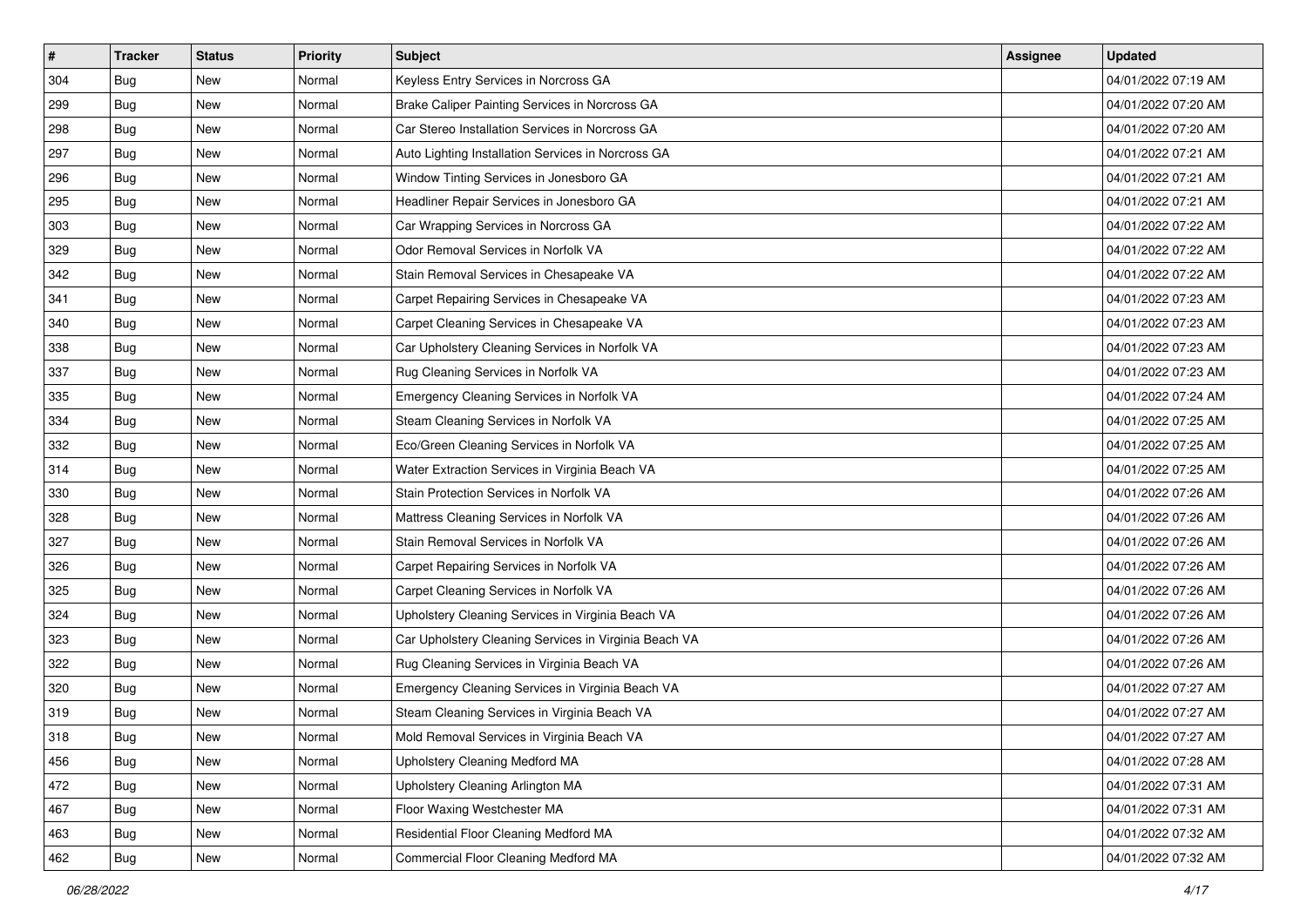| #   | <b>Tracker</b> | <b>Status</b> | <b>Priority</b> | <b>Subject</b>                                 | <b>Assignee</b> | <b>Updated</b>      |
|-----|----------------|---------------|-----------------|------------------------------------------------|-----------------|---------------------|
| 459 | Bug            | New           | Normal          | Floor Waxing Medford MA                        |                 | 04/01/2022 07:32 AM |
| 458 | Bug            | New           | Normal          | Floor Stripping Medford MA                     |                 | 04/01/2022 07:32 AM |
| 398 | <b>Bug</b>     | New           | Normal          | Moving Services in Potomac MD                  |                 | 04/01/2022 07:32 AM |
| 455 | Bug            | <b>New</b>    | Normal          | Residential Floor Cleaning Quincy MA           |                 | 04/01/2022 07:38 AM |
| 413 | <b>Bug</b>     | <b>New</b>    | Normal          | Commercial Floor Cleaning Boston MA            |                 | 04/01/2022 07:45 AM |
| 425 | Bug            | New           | Normal          | Floor Stripping Brookline MA                   |                 | 04/01/2022 07:45 AM |
| 424 | Bug            | <b>New</b>    | Normal          | Carpet Cleaning Brookline MA                   |                 | 04/01/2022 07:45 AM |
| 423 | Bug            | New           | Normal          | Upholstery Cleaning Brookline MA               |                 | 04/01/2022 07:46 AM |
| 422 | Bug            | <b>New</b>    | Normal          | Residential Floor Cleaning Somerville MA       |                 | 04/01/2022 07:46 AM |
| 421 | Bug            | <b>New</b>    | Normal          | Commercial Floor Cleaning Somerville MA        |                 | 04/01/2022 07:46 AM |
| 420 | Bug            | New           | Normal          | Germs Removal Somerville MA                    |                 | 04/01/2022 07:46 AM |
| 419 | Bug            | <b>New</b>    | Normal          | Floor Cleaning Somerville MA                   |                 | 04/01/2022 07:46 AM |
| 418 | <b>Bug</b>     | <b>New</b>    | Normal          | Floor Waxing Somerville MA                     |                 | 04/01/2022 07:46 AM |
| 417 | Bug            | New           | Normal          | Floor Stripping Somerville MA                  |                 | 04/01/2022 07:46 AM |
| 416 | Bug            | <b>New</b>    | Normal          | Carpet Cleaning Somerville MA                  |                 | 04/01/2022 07:46 AM |
| 427 | <b>Bug</b>     | New           | Normal          | Floor Cleaning Brookline MA                    |                 | 04/01/2022 07:46 AM |
| 414 | Bug            | <b>New</b>    | Normal          | Residential Floor Cleaning Boston MA           |                 | 04/01/2022 07:46 AM |
| 428 | <b>Bug</b>     | <b>New</b>    | Normal          | Germs Removal Brookline MA                     |                 | 04/01/2022 07:47 AM |
| 412 | Bug            | New           | Normal          | Germs Removal Boston MA                        |                 | 04/01/2022 07:47 AM |
| 411 | Bug            | <b>New</b>    | Normal          | Floor Cleaning Boston MA                       |                 | 04/01/2022 07:47 AM |
| 410 | Bug            | New           | Normal          | Floor Waxing Boston MA                         |                 | 04/01/2022 07:47 AM |
| 409 | Bug            | <b>New</b>    | Normal          | Floor Stripping Boston MA                      |                 | 04/01/2022 07:47 AM |
| 408 | Bug            | <b>New</b>    | Normal          | Carpet Cleaning Boston MA                      |                 | 04/01/2022 07:47 AM |
| 407 | Bug            | New           | Normal          | Upholstery Cleaning Boston MA                  |                 | 04/01/2022 07:47 AM |
| 406 | Bug            | New           | Normal          | Office Moving Services in Gaithersburg MD      |                 | 04/01/2022 07:47 AM |
| 405 | Bug            | <b>New</b>    | Normal          | Furniture Assembly Services in Gaithersburg MD |                 | 04/01/2022 07:47 AM |
| 404 | Bug            | New           | Normal          | Moving Services in Gaithersburg MD             |                 | 04/01/2022 07:47 AM |
| 403 | <b>Bug</b>     | New           | Normal          | Junk Removal Services in Potomac MD            |                 | 04/01/2022 07:47 AM |
| 402 | Bug            | New           | Normal          | Auto Transport Services in Potomac MD          |                 | 04/01/2022 07:47 AM |
| 401 | Bug            | New           | Normal          | Local Moving Services in Potomac MD            |                 | 04/01/2022 07:48 AM |
| 415 | Bug            | New           | Normal          | Upholstery Cleaning Somerville MA              |                 | 04/01/2022 07:48 AM |
| 453 | <b>Bug</b>     | New           | Normal          | Germs Removal Quincy MA                        |                 | 04/01/2022 07:48 AM |
| 452 | <b>Bug</b>     | New           | Normal          | Floor Cleaning Quincy MA                       |                 | 04/01/2022 07:48 AM |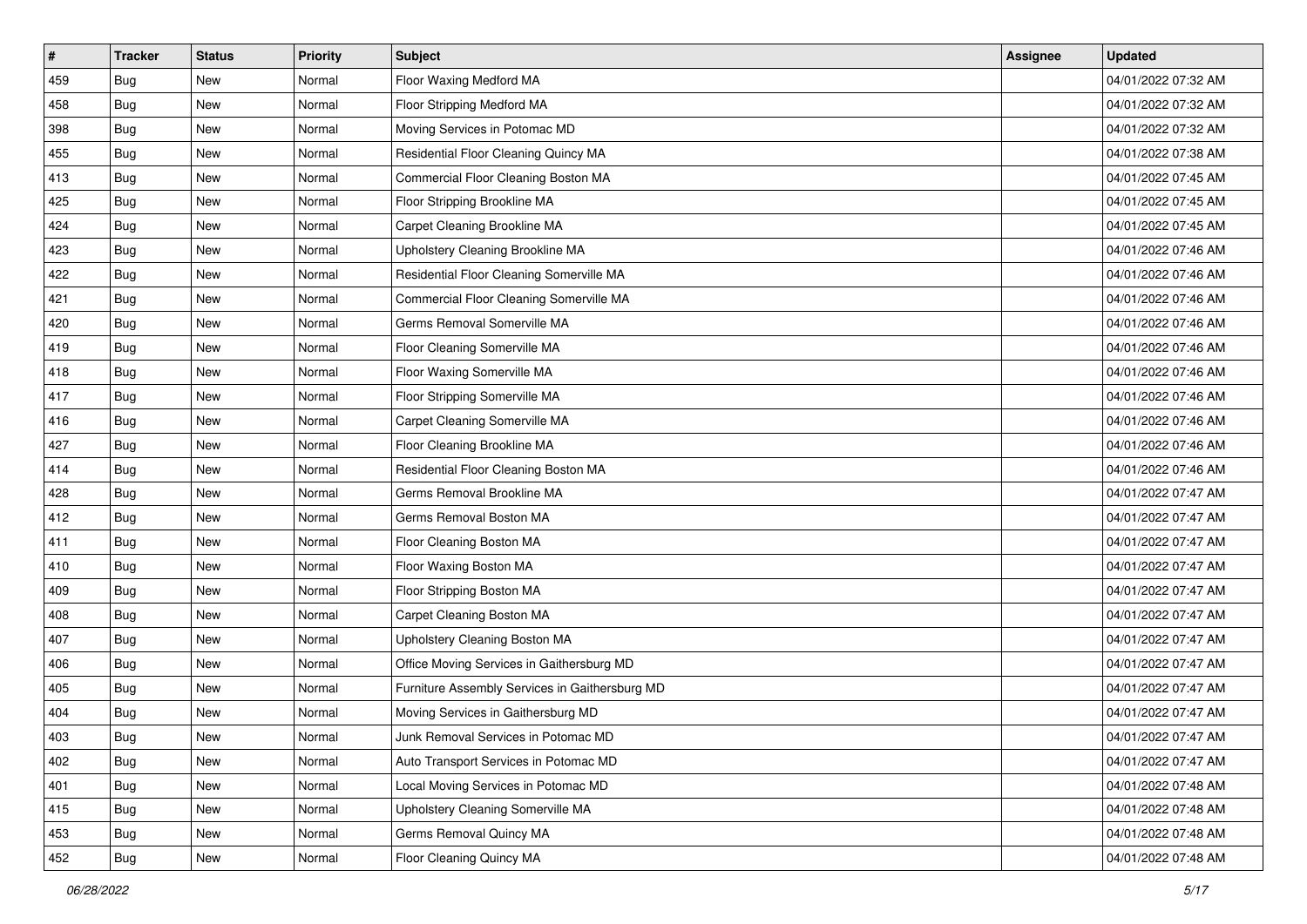| #   | <b>Tracker</b> | <b>Status</b> | <b>Priority</b> | <b>Subject</b>                                                                               | <b>Assignee</b> | <b>Updated</b>      |
|-----|----------------|---------------|-----------------|----------------------------------------------------------------------------------------------|-----------------|---------------------|
| 451 | Bug            | New           | Normal          | Floor Waxing Quincy MA                                                                       |                 | 04/01/2022 07:48 AM |
| 449 | Bug            | <b>New</b>    | Normal          | Carpet Cleaning Quincy MA                                                                    |                 | 04/01/2022 07:48 AM |
| 448 | Bug            | New           | Normal          | Upholstery Cleaning Quincy MA                                                                |                 | 04/01/2022 07:48 AM |
| 447 | Bug            | <b>New</b>    | Normal          | Residential Floor Cleaning Watertown MA                                                      |                 | 04/01/2022 07:49 AM |
| 446 | Bug            | <b>New</b>    | Normal          | Commercial Floor Cleaning Watertown MA                                                       |                 | 04/01/2022 07:49 AM |
| 445 | Bug            | New           | Normal          | Germs Removal Watertown MA                                                                   |                 | 04/01/2022 07:49 AM |
| 444 | Bug            | <b>New</b>    | Normal          | Floor Cleaning Watertown MA                                                                  |                 | 04/01/2022 07:49 AM |
| 426 | Bug            | New           | Normal          | Floor Waxing Brookline MA                                                                    |                 | 04/01/2022 07:49 AM |
| 442 | Bug            | <b>New</b>    | Normal          | Floor Stripping Watertown MA                                                                 |                 | 04/01/2022 07:49 AM |
| 286 | Bug            | New           | Normal          | All About Cash App Transfer Fail Problems                                                    |                 | 04/01/2022 07:49 AM |
| 440 | Bug            | <b>New</b>    | Normal          | Upholstery Cleaning Watertown MA                                                             |                 | 04/01/2022 07:49 AM |
| 439 | Bug            | <b>New</b>    | Normal          | Residential Floor Cleaning Newton MA                                                         |                 | 04/01/2022 07:49 AM |
| 438 | Bug            | New           | Normal          | Commercial Floor Cleaning Newton MA                                                          |                 | 04/01/2022 07:50 AM |
| 437 | Bug            | <b>New</b>    | Normal          | Germs Removal Newton MA                                                                      |                 | 04/01/2022 07:50 AM |
| 436 | <b>Bug</b>     | <b>New</b>    | Normal          | Floor Cleaning Newton MA                                                                     |                 | 04/01/2022 07:50 AM |
| 435 | Bug            | New           | Normal          | Floor Waxing Newton MA                                                                       |                 | 04/01/2022 07:50 AM |
| 434 | Bug            | <b>New</b>    | Normal          | Floor Stripping Newton MA                                                                    |                 | 04/01/2022 07:50 AM |
| 433 | Bug            | <b>New</b>    | Normal          | Carpet Cleaning Newton MA                                                                    |                 | 04/01/2022 07:50 AM |
| 432 | Bug            | <b>New</b>    | Normal          | Upholstery Cleaning Newton MA                                                                |                 | 04/01/2022 07:50 AM |
| 431 | Bug            | <b>New</b>    | Normal          | Residential Floor Cleaning Brookline MA                                                      |                 | 04/01/2022 07:50 AM |
| 430 | Bug            | New           | Normal          | Commercial Floor Cleaning Brookline MA                                                       |                 | 04/01/2022 07:50 AM |
| 429 | Bug            | <b>New</b>    | Normal          | Germs Removal Brookline MA                                                                   |                 | 04/01/2022 07:51 AM |
| 443 | Bug            | <b>New</b>    | Normal          | Floor Waxing Watertown MA                                                                    |                 | 04/01/2022 07:51 AM |
| 137 | Bug            | <b>New</b>    | Normal          | hcbets                                                                                       |                 | 04/01/2022 07:52 AM |
| 135 | Bug            | <b>New</b>    | Normal          | factspress                                                                                   |                 | 04/01/2022 07:52 AM |
| 147 | Bug            | New           | Normal          | xzxgfufi                                                                                     |                 | 04/01/2022 07:54 AM |
| 131 | Bug            | <b>New</b>    | Normal          | triokids                                                                                     |                 | 04/01/2022 07:54 AM |
| 127 | Feature        | New           | Normal          | replica af1                                                                                  |                 | 04/01/2022 07:55 AM |
| 125 | Bug            | New           | Normal          | vbvnm                                                                                        |                 | 04/01/2022 07:55 AM |
| 124 | Bug            | New           | Normal          | https://www.bigmarker.com/ustvpass/LIVE-Atlanta-Falcons-vs-Carolina-Panthers-NFL-Week-8-Game |                 | 04/01/2022 07:55 AM |
| 122 | Bug            | New           | Normal          | <b>AFL Live Stream</b>                                                                       |                 | 04/01/2022 07:55 AM |
| 121 | <b>Bug</b>     | New           | Normal          | xgfhjmghtm                                                                                   |                 | 04/01/2022 07:56 AM |
| 288 | <b>Bug</b>     | New           | Normal          | Make shopping easier                                                                         |                 | 04/01/2022 07:56 AM |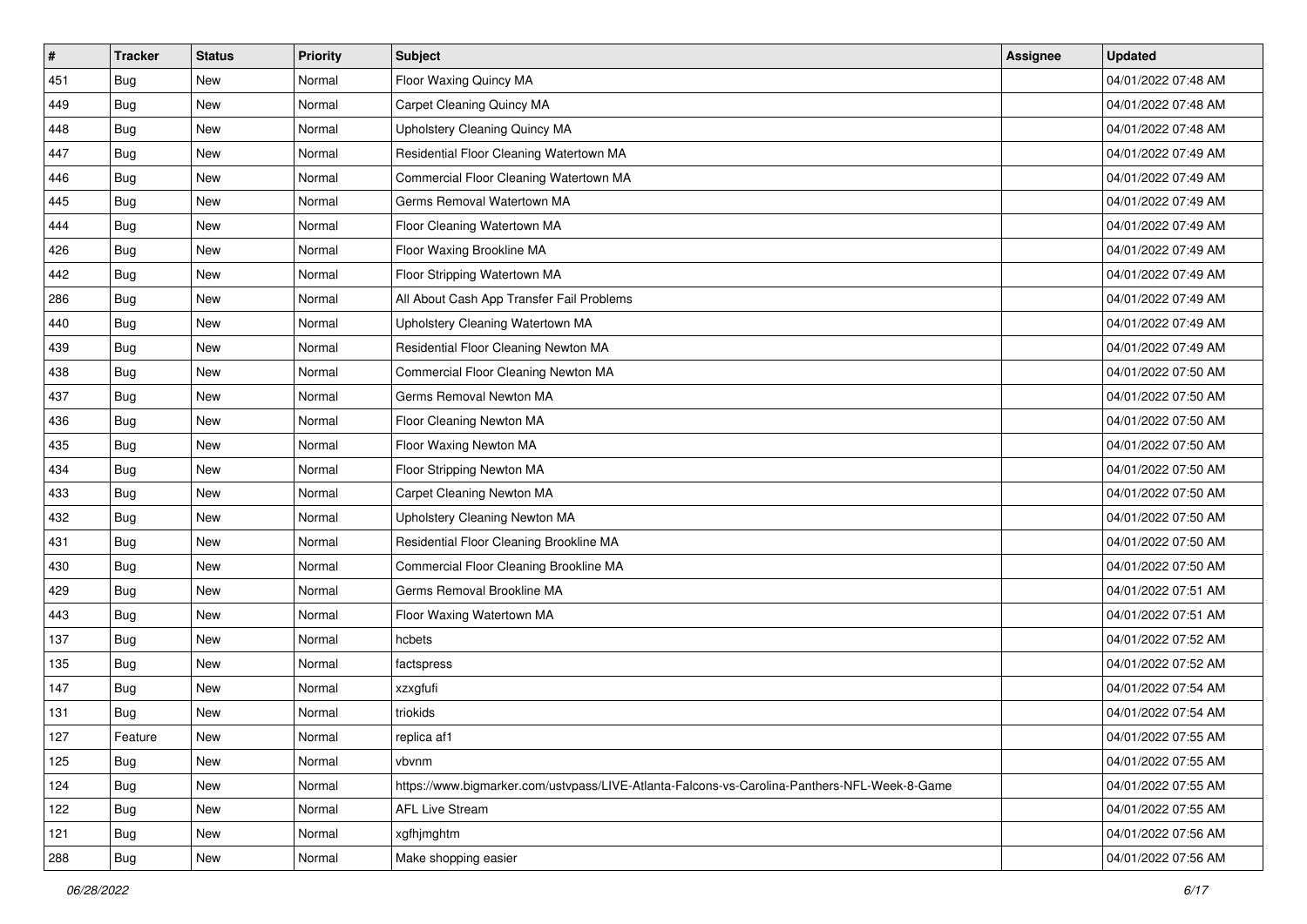| $\vert$ # | <b>Tracker</b> | <b>Status</b> | <b>Priority</b> | <b>Subject</b>                                                                       | <b>Assignee</b>        | <b>Updated</b>      |
|-----------|----------------|---------------|-----------------|--------------------------------------------------------------------------------------|------------------------|---------------------|
| 160       | <b>Bug</b>     | New           | Normal          | rtyuiv wbhyu                                                                         |                        | 04/01/2022 07:56 AM |
| 166       | <b>Bug</b>     | New           | Normal          | dfgbd                                                                                |                        | 04/01/2022 07:57 AM |
| 165       | Bug            | New           | Normal          | dfgbd                                                                                |                        | 04/01/2022 07:57 AM |
| 163       | <b>Bug</b>     | New           | Normal          | jknjopl[                                                                             |                        | 04/01/2022 07:58 AM |
| 156       | Bug            | New           | Normal          | Access old cash app account                                                          |                        | 04/01/2022 08:00 AM |
| 148       | <b>Bug</b>     | New           | Normal          | zxZdfg                                                                               |                        | 04/01/2022 08:01 AM |
| 162       | <b>Bug</b>     | <b>New</b>    | Normal          | gfyuik9                                                                              | Hamza<br>Bourbouh      | 04/01/2022 08:01 AM |
| 72        | Bug            | New           | Normal          | Simulinkd does not match Lustre using EMF backend when using nested Merge expression | Pierre-Loïc<br>Garoche | 04/01/2022 08:06 AM |
| 78        | Bug            | In Progress   | Normal          | Why generate MCDC conditions for constant flows?                                     | Pierre-Loïc<br>Garoche | 04/01/2022 08:08 AM |
| 117       | Bug            | New           | Normal          | How to Watch Cowboys vs Cardinals Game Live Stream FREE TV                           |                        | 04/01/2022 08:08 AM |
| 256       | Bug            | New           | Normal          | <b>Fake Travis Scott Shoes</b>                                                       |                        | 04/01/2022 08:12 AM |
| 254       | Feature        | <b>New</b>    | Normal          | best ayurvedic treatment for psoriasis                                               |                        | 04/01/2022 08:13 AM |
| 241       | Feature        | <b>New</b>    | Normal          | How to get a complete solution of Big Ideas Math Answers?                            |                        | 04/01/2022 08:15 AM |
| 236       | Bug            | New           | Normal          | HP Printer Assistant Software   Download & Install HP Assistant                      |                        | 04/01/2022 08:16 AM |
| 283       | Bug            | New           | Normal          | Cash App To PayPal Transfer Money - Check Out The Steps Here                         |                        | 04/01/2022 08:17 AM |
| 277       | Feature        | <b>New</b>    | Normal          | Nike Dunks Replica                                                                   |                        | 04/01/2022 08:19 AM |
| 276       | Feature        | New           | Normal          | Nike Dunks Replica                                                                   |                        | 04/01/2022 08:19 AM |
| 270       | Bug            | New           | Normal          | Logo Mansion                                                                         | Christophe<br>Garion   | 04/01/2022 08:20 AM |
| 268       | Bug            | <b>New</b>    | Normal          | Fashionj                                                                             |                        | 04/01/2022 08:20 AM |
| 199       | <b>Bug</b>     | New           | Normal          | SBL CLEARSTONE DROPS (30ML)                                                          |                        | 04/01/2022 08:23 AM |
| 195       | Bug            | New           | Normal          | homoeobazaar                                                                         |                        | 04/01/2022 08:23 AM |
| 204       | Feature        | <b>New</b>    | Normal          | New Car Tyres                                                                        |                        | 04/01/2022 08:40 AM |
| 187       | Bug            | New           | Normal          | High Quality Replic 350 V2 Carbon                                                    |                        | 04/01/2022 08:40 AM |
| 186       | Feature        | New           | Normal          | homoeobazaar                                                                         |                        | 04/01/2022 08:40 AM |
| 179       | <b>Bug</b>     | New           | Normal          | body wave                                                                            |                        | 04/01/2022 08:41 AM |
| 177       | Feature        | New           | Normal          | HD lace silky straight human hair wig                                                |                        | 04/01/2022 08:41 AM |
| 287       | Bug            | New           | Normal          | Make shopping easier                                                                 |                        | 04/01/2022 08:41 AM |
| 226       | Bug            | New           | Normal          | How to find reliable service reviews                                                 | Anonymous              | 04/01/2022 08:46 AM |
| 221       | Bug            | New           | Normal          | The Best APk                                                                         |                        | 04/01/2022 08:49 AM |
| 213       | <b>Bug</b>     | New           | Normal          | fix HP Notebook Missing Operating System Error Message                               |                        | 04/01/2022 08:53 AM |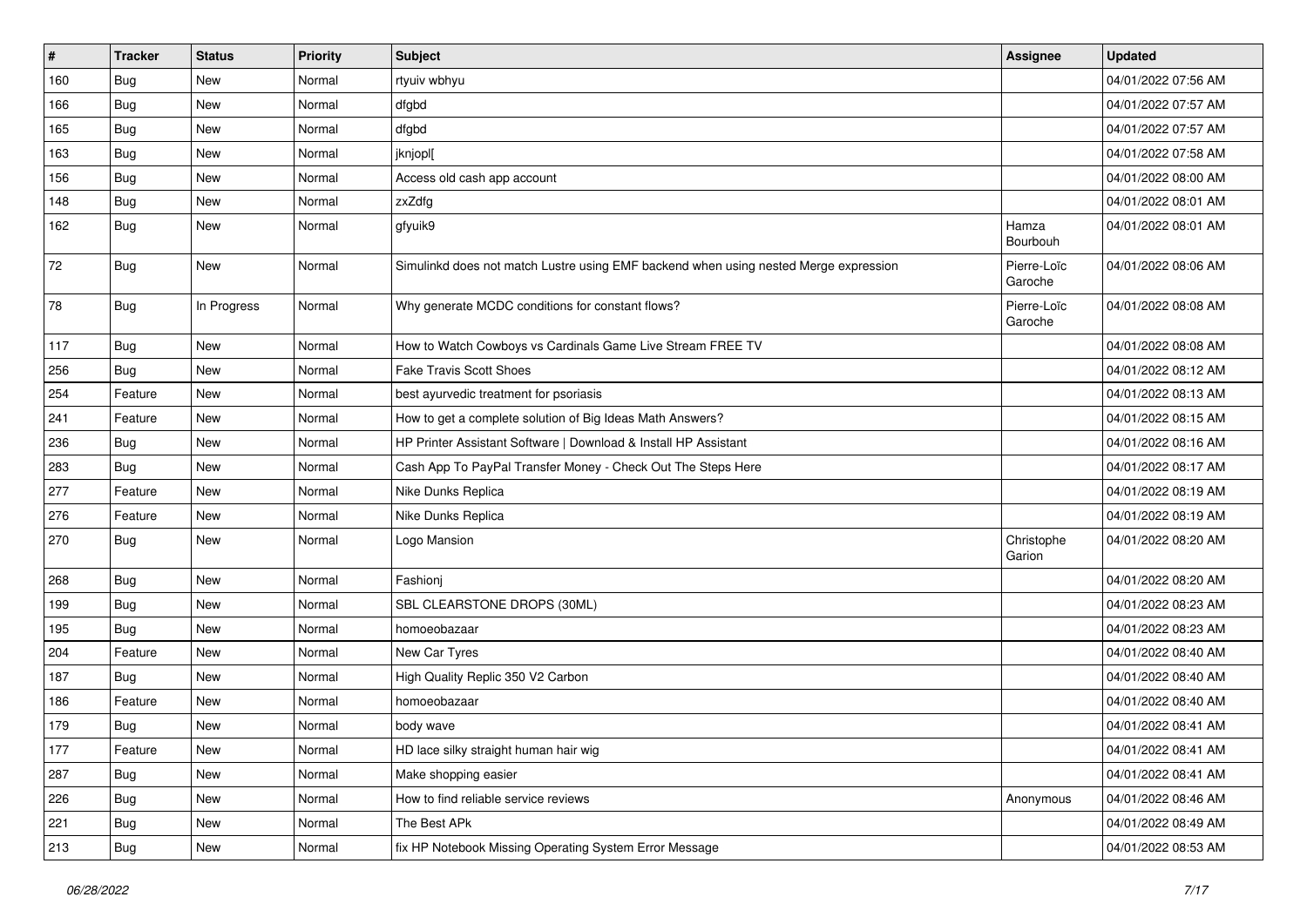| $\vert$ # | <b>Tracker</b> | <b>Status</b> | <b>Priority</b> | <b>Subject</b>                                                                   | <b>Assignee</b>        | <b>Updated</b>      |
|-----------|----------------|---------------|-----------------|----------------------------------------------------------------------------------|------------------------|---------------------|
| 208       | Bug            | <b>New</b>    | Normal          | Why Cash app won't let me send money if scammed?                                 |                        | 04/01/2022 08:54 AM |
| 818       | Bug            | <b>New</b>    | Normal          | Have you ever played a basketball game?                                          | Corentin<br>Lauverjat  | 04/01/2022 08:55 AM |
| 848       | Feature        | <b>New</b>    | Normal          | <b>Online Classes Assistance</b>                                                 |                        | 04/01/2022 08:57 AM |
| 834       | Bug            | <b>New</b>    | Normal          | Grasp the secret to relieve stress and fatigue                                   |                        | 04/01/2022 08:57 AM |
| 846       | Feature        | New           | Normal          | ij.start canon                                                                   |                        | 04/01/2022 08:58 AM |
| 845       | Feature        | <b>New</b>    | Normal          | canon.com/ijsetup                                                                |                        | 04/01/2022 08:58 AM |
| 844       | Bug            | New           | Normal          | To know Chime Routing Number call on the helpline number                         |                        | 04/01/2022 08:58 AM |
| 843       | Bug            | <b>New</b>    | Normal          | Canon IJ Network Tool                                                            |                        | 04/01/2022 08:58 AM |
| 842       | Bug            | New           | Normal          | Join the fun game                                                                |                        | 04/01/2022 08:58 AM |
| 841       | Bug            | <b>New</b>    | Normal          | How do I activate FOX NOW?                                                       |                        | 04/01/2022 08:58 AM |
| 840       | Bug            | <b>New</b>    | Normal          | Is Tubi really free and legal?                                                   |                        | 04/01/2022 08:58 AM |
| 839       | Bug            | <b>New</b>    | Normal          | How do I activate FOX NOW?                                                       |                        | 04/01/2022 08:58 AM |
| 838       | Bug            | <b>New</b>    | Normal          | Celebrity Hunter Mod apk - Como instalá-lo                                       |                        | 04/01/2022 08:58 AM |
| 837       | Bug            | <b>New</b>    | Normal          | To Create An Instagram Story                                                     | Pierre-Loïc<br>Garoche | 04/01/2022 08:58 AM |
| 835       | Bug            | <b>New</b>    | Normal          | Build your strong army with Taming io                                            |                        | 04/01/2022 08:59 AM |
| 833       | Bug            | <b>New</b>    | Normal          | Does Direct Deposit Hit Chime- seek Chime Customer Service                       |                        | 04/01/2022 08:59 AM |
| 832       | Bug            | <b>New</b>    | Normal          | Choque Royale Mod Apk                                                            |                        | 04/01/2022 08:59 AM |
| 827       | Bug            | <b>New</b>    | Normal          | Come To Know The Required Steps To Unlock Cash App Account                       |                        | 04/01/2022 08:59 AM |
| 836       | Bug            | New           | Normal          | What Is The Required Amount To Pay As Cash App Clearance Fee?                    |                        | 04/01/2022 09:00 AM |
| 757       | Bug            | <b>New</b>    | Normal          | Why Is Issue of Car Maintenance so Famous for the Consumers?                     |                        | 04/01/2022 09:01 AM |
| 791       | Bug            | <b>New</b>    | Normal          | Samsnung TV Plus is not working                                                  |                        | 04/01/2022 09:03 AM |
| 790       | Bug            | <b>New</b>    | Normal          | My app                                                                           |                        | 04/01/2022 09:03 AM |
| 849       | <b>Bug</b>     | <b>New</b>    | Normal          | FutEmax App Apk - Watch Soccer, Fantasy Football, And More On Your Mobile Device |                        | 04/01/2022 09:04 AM |
| 847       | Feature        | <b>New</b>    | Normal          | Canon.com/ijsetup                                                                |                        | 04/01/2022 09:08 AM |
| 862       | Bug            | <b>New</b>    | Normal          | none                                                                             |                        | 04/01/2022 09:11 AM |
| 872       | <b>Bug</b>     | <b>New</b>    | Normal          | Poppy Playtime Horror Game Free                                                  |                        | 04/01/2022 09:11 AM |
| 870       | <b>Bug</b>     | New           | Normal          | Mahjong Solitaire                                                                |                        | 04/01/2022 09:12 AM |
| 868       | Feature        | New           | Normal          | What Is the Role of a Graphic Designer?                                          | Pierre-Loïc<br>Garoche | 04/01/2022 09:12 AM |
| 866       | Feature        | New           | Normal          | Northern Ireland Dissertation Writing Service                                    | Pierre-Loïc<br>Garoche | 04/01/2022 09:12 AM |
| 876       | <b>Bug</b>     | New           | Normal          | Download Full-Size Profile Pictures of Your Favorite Users With InstaDP          |                        | 04/01/2022 09:12 AM |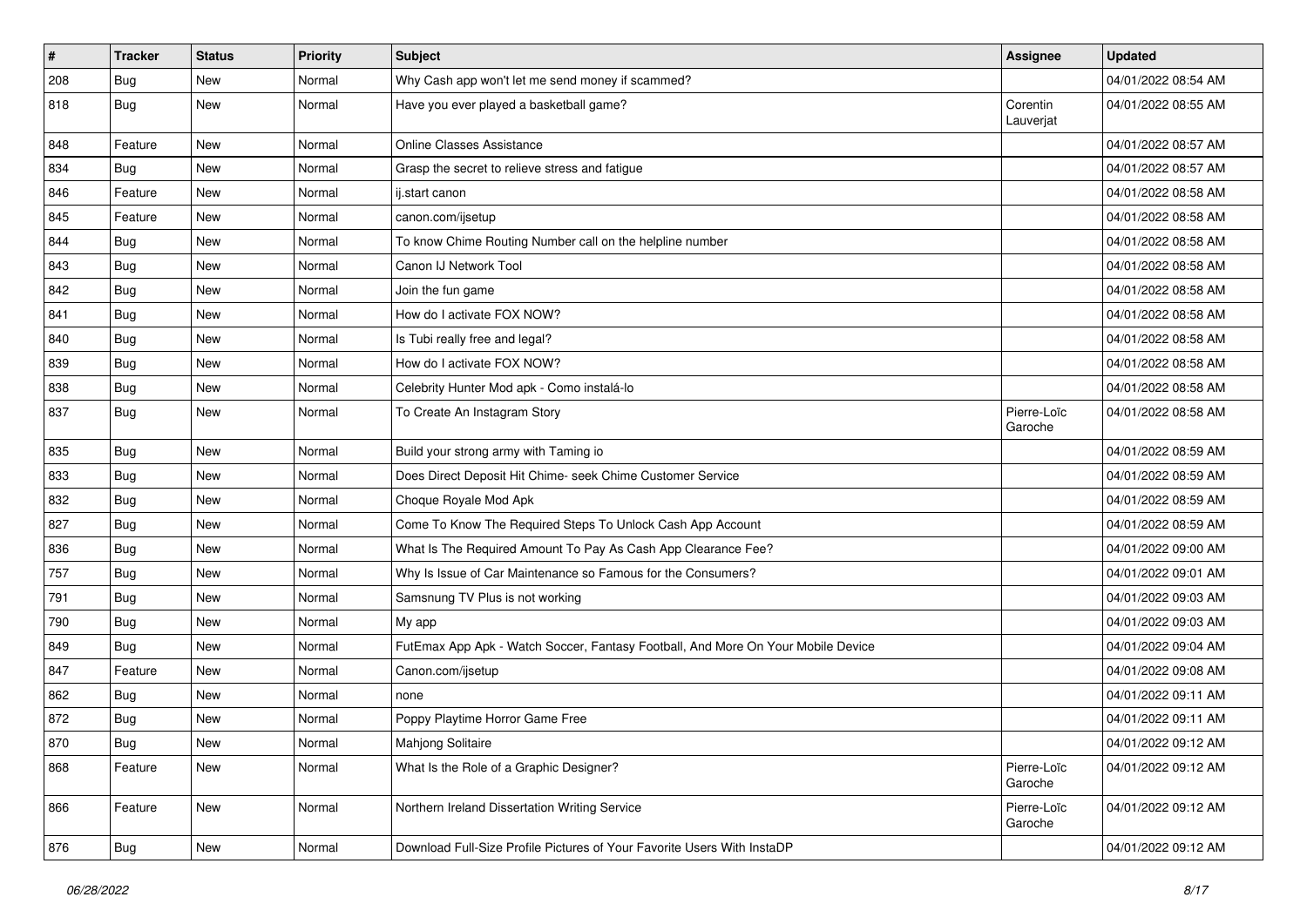| #   | <b>Tracker</b> | <b>Status</b> | <b>Priority</b> | Subject                                                                     | <b>Assignee</b>      | <b>Updated</b>      |
|-----|----------------|---------------|-----------------|-----------------------------------------------------------------------------|----------------------|---------------------|
| 863 | Bug            | <b>New</b>    | Normal          | Canon IJ Network Tool                                                       |                      | 04/01/2022 09:12 AM |
| 877 | Feature        | <b>New</b>    | Normal          | <b>Exness Broker Review</b>                                                 |                      | 04/01/2022 09:12 AM |
| 859 | <b>Bug</b>     | <b>New</b>    | Normal          | Canon IJ Network Tool                                                       |                      | 04/01/2022 09:13 AM |
| 858 | Bug            | <b>New</b>    | Normal          | opourid                                                                     | Christophe<br>Garion | 04/01/2022 09:13 AM |
| 857 | <b>Bug</b>     | <b>New</b>    | Normal          | Welcome to the world of classic retro games                                 |                      | 04/01/2022 09:13 AM |
| 856 | Bug            | <b>New</b>    | Normal          | Online Classes Assistance Help For Student                                  |                      | 04/01/2022 09:13 AM |
| 855 | <b>Bug</b>     | New           | Normal          | Online Classes Assistance Help For Student                                  |                      | 04/01/2022 09:13 AM |
| 853 | Bug            | <b>New</b>    | Normal          | what is dr laser                                                            |                      | 04/01/2022 09:13 AM |
| 852 | Bug            | New           | Normal          | How to cancel your French Bee flight within 24 hours?                       |                      | 04/01/2022 09:13 AM |
| 851 | Bug            | <b>New</b>    | Normal          | Laden Sie den kostenlosen MP3-Klingelton für Ihr Mobiltelefon herunter      |                      | 04/01/2022 09:14 AM |
| 850 | Bug            | <b>New</b>    | Normal          | Puppy Playtime APK Android                                                  |                      | 04/01/2022 09:14 AM |
| 864 | Bug            | New           | Normal          | Canon IJ Network Tool                                                       |                      | 04/01/2022 09:14 AM |
| 889 | <b>Bug</b>     | <b>New</b>    | Normal          | What is Plex and how it's work?                                             |                      | 04/01/2022 09:14 AM |
| 892 | Bug            | <b>New</b>    | Normal          | Good game                                                                   |                      | 04/01/2022 09:15 AM |
| 875 | Bug            | New           | Normal          | Red ball game                                                               |                      | 04/01/2022 09:15 AM |
| 887 | Bug            | <b>New</b>    | Normal          | What is Plex and how it's work?                                             |                      | 04/01/2022 09:16 AM |
| 884 | Bug            | <b>New</b>    | Normal          | Why do Subway Surfers popular                                               |                      | 04/01/2022 09:16 AM |
| 883 | Bug            | <b>New</b>    | Normal          | Langweilen Sie sich jemals bei der gleichen alten Schriftart auf Instagram? |                      | 04/01/2022 09:16 AM |
| 882 | Bug            | <b>New</b>    | Normal          | How to change bank account on cash app?                                     |                      | 04/01/2022 09:16 AM |
| 880 | <b>Bug</b>     | New           | Normal          | Why do Subway Surfers popular                                               |                      | 04/01/2022 09:16 AM |
| 879 | Feature        | <b>New</b>    | Normal          | Best Garage Door Repair in Massachusetts                                    |                      | 04/01/2022 09:16 AM |
| 891 | Bug            | <b>New</b>    | Normal          | The most interesting game today, have you tried it?                         |                      | 04/01/2022 09:17 AM |
| 539 | Bug            | <b>New</b>    | Normal          | Do you want to know how to activate cash card through phone number?         |                      | 04/01/2022 09:25 AM |
| 566 | Bug            | <b>New</b>    | Normal          | Kinemaster Pro Download - los App Review                                    |                      | 04/01/2022 09:27 AM |
| 560 | Bug            | New           | Normal          | Whatsapp Aero - Make Your Phone Auto Connect                                |                      | 04/01/2022 09:28 AM |
| 625 | Bug            | <b>New</b>    | Normal          | The best free online driving directions tool                                |                      | 04/01/2022 09:28 AM |
| 700 | <b>Bug</b>     | <b>New</b>    | Normal          | Cómo descargar Poppy Playtime                                               |                      | 04/01/2022 09:30 AM |
| 691 | <b>Bug</b>     | New           | Normal          | tea garden dublin                                                           |                      | 04/01/2022 09:31 AM |
| 733 | Bug            | New           | Normal          | How does one go about getting a book deal?                                  |                      | 04/01/2022 09:33 AM |
| 729 | Bug            | New           | Normal          | Canon IJ Network Tool                                                       |                      | 04/01/2022 09:33 AM |
| 679 | <b>Bug</b>     | New           | Normal          | Word Finder helps you to play word games better                             |                      | 04/01/2022 09:34 AM |
| 633 | <b>Bug</b>     | New           | Normal          | How i can i solve my issue                                                  |                      | 04/01/2022 09:38 AM |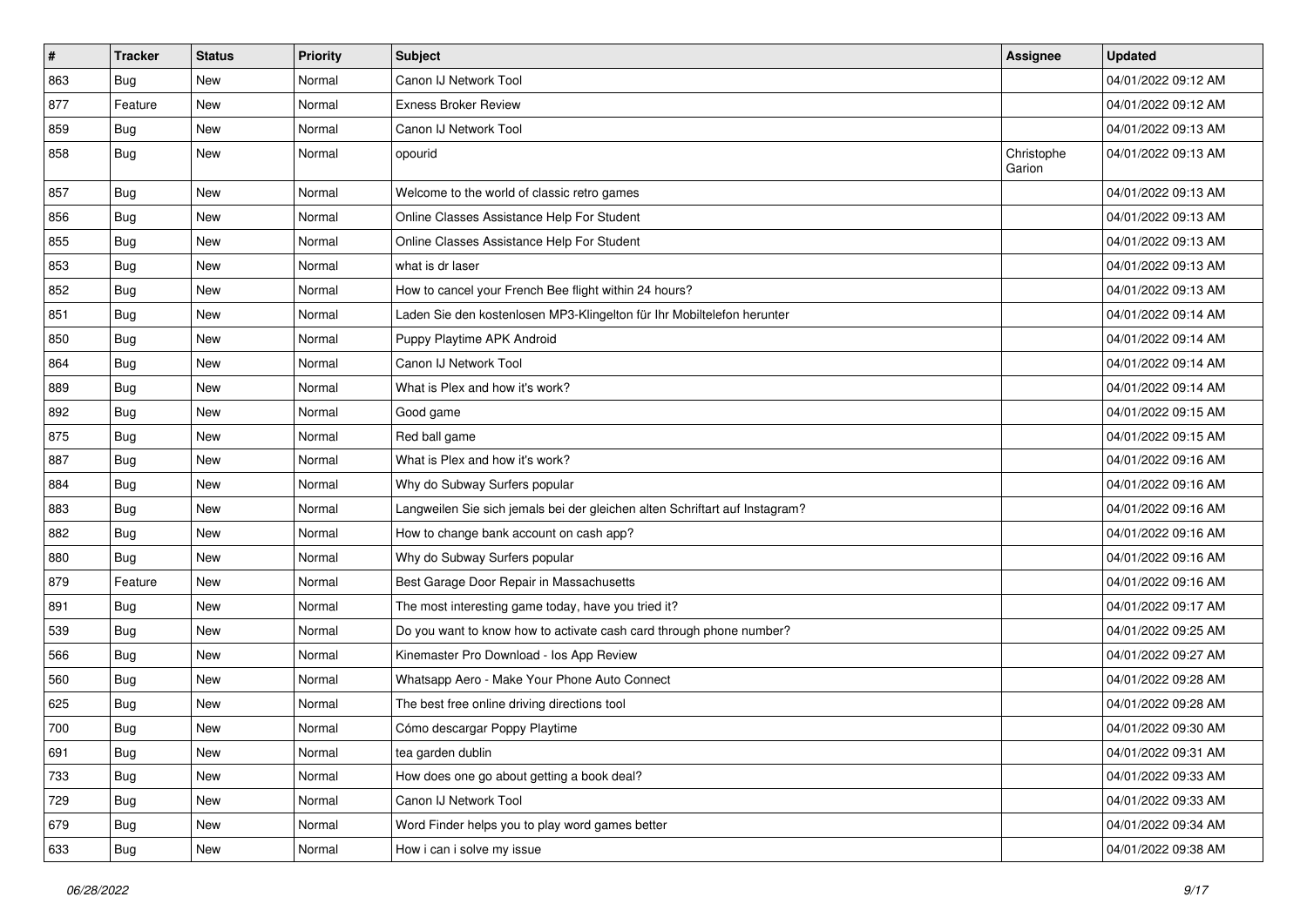| $\vert$ # | <b>Tracker</b> | <b>Status</b> | <b>Priority</b> | <b>Subject</b>                                                                   | <b>Assignee</b>        | <b>Updated</b>      |
|-----------|----------------|---------------|-----------------|----------------------------------------------------------------------------------|------------------------|---------------------|
| 676       | <b>Bug</b>     | <b>New</b>    | Normal          | Does Facebook customer service live chat allow to speak with someone?            |                        | 04/01/2022 09:39 AM |
| 660       | Bug            | <b>New</b>    | Normal          | <b>Anchovies Nutrition Facts And Health Benefits</b>                             |                        | 04/01/2022 09:40 AM |
| 896       | Feature        | <b>New</b>    | Normal          | Application of North Finder in Mining Industry                                   | Xavier Thirioux        | 04/01/2022 09:49 AM |
| 897       | Bug            | <b>New</b>    | Normal          | Slot Pulsa Pragmatic Play                                                        | <b>Xavier Thirioux</b> | 04/01/2022 12:08 PM |
| 898       | Bug            | <b>New</b>    | Normal          | Shadow Fight 2 Mod APK                                                           |                        | 04/02/2022 09:17 AM |
| 899       | Feature        | <b>New</b>    | Normal          | Application of Optical Fiber Gyroscope                                           | Christophe<br>Garion   | 04/02/2022 11:23 AM |
| 900       | Feature        | <b>New</b>    | Normal          | good game ever                                                                   |                        | 04/02/2022 11:59 AM |
| 252       | Bug            | <b>New</b>    | Normal          | Samsung U600 - Is Essential Business And Personal Phone                          |                        | 04/04/2022 04:45 AM |
| 906       | Bug            | <b>New</b>    | Normal          | How To Change Cash App From Business To Personal Account For Any Reasons?        |                        | 04/04/2022 09:57 AM |
| 907       | Bug            | <b>New</b>    | Normal          | Canon IJ Network Tool                                                            |                        | 04/04/2022 10:43 AM |
| 908       | <b>Bug</b>     | <b>New</b>    | Normal          | Toca Life World APK                                                              |                        | 04/06/2022 03:18 AM |
| 909       | Bug            | <b>New</b>    | Normal          | Toca Life World APK                                                              |                        | 04/06/2022 04:52 AM |
| 910       | Bug            | <b>New</b>    | Normal          | Each content looks unisize or not formated                                       |                        | 04/06/2022 11:21 AM |
| 911       | Bug            | <b>New</b>    | Normal          | Aluminum Windows & Doors                                                         |                        | 04/06/2022 08:10 PM |
| 913       | Bug            | <b>New</b>    | Normal          | Canon IJ Network Tool                                                            |                        | 04/07/2022 06:21 AM |
| 914       | Bug            | <b>New</b>    | Normal          | Wordle: how to play fashion games for free?                                      |                        | 04/07/2022 08:30 AM |
| 915       | Bug            | <b>New</b>    | Normal          | Finance dissertation writing                                                     |                        | 04/07/2022 09:22 AM |
| 916       | Bug            | <b>New</b>    | Normal          | How long does it take to write a book?                                           |                        | 04/07/2022 12:15 PM |
| 878       | Bug            | <b>New</b>    | Normal          | Wie ist instazoom hilfreich beim Herunterladen von Instagram-Profilbildern       |                        | 04/08/2022 09:28 PM |
| 917       | Bug            | <b>New</b>    | Normal          | Random Person Sent Me Money on Cash App-find solution?                           |                        | 04/09/2022 12:32 PM |
| 854       | Bug            | <b>New</b>    | Normal          | How To Resolve Password Problems Through Facebook Customer Service?              |                        | 04/09/2022 06:11 PM |
| 919       | Feature        | <b>New</b>    | Normal          | How can I check my Cash App card balance by dialing a number?                    |                        | 04/10/2022 09:07 AM |
| 920       | Bug            | New           | Normal          | Where I Can Get Essay Writing Services?                                          |                        | 04/11/2022 08:35 AM |
| 903       | Feature        | <b>New</b>    | Normal          | Good game                                                                        |                        | 04/11/2022 08:39 AM |
| 921       | Bug            | <b>New</b>    | Normal          | Canon IJ Network Tool                                                            |                        | 04/11/2022 09:00 AM |
| 923       | <b>Bug</b>     | <b>New</b>    | Normal          | frenchies for sale                                                               |                        | 04/11/2022 02:35 PM |
| 924       | <b>Bug</b>     | <b>New</b>    | Normal          | buy tec 9                                                                        |                        | 04/11/2022 02:54 PM |
| 927       | Feature        | New           | Normal          | What Is The Right Way To Troubleshoot Cash App Transfer Failed Problems?         |                        | 04/12/2022 05:54 AM |
| 929       | <b>Bug</b>     | New           | Normal          | Canon IJ Network Tool                                                            |                        | 04/12/2022 08:32 AM |
| 930       | Bug            | New           | Normal          | The best free games online                                                       |                        | 04/12/2022 09:05 AM |
| 936       | Bug            | New           | Normal          | Avantages de l'extension AliTools pour faire du shopping sur Aliexpress          | Pierre-Loïc<br>Garoche | 04/12/2022 11:35 AM |
| 928       | Bug            | New           | Normal          | How Does Sutton Bank Cash App Customer Service Help In Answering Your Questions? |                        | 04/12/2022 11:36 AM |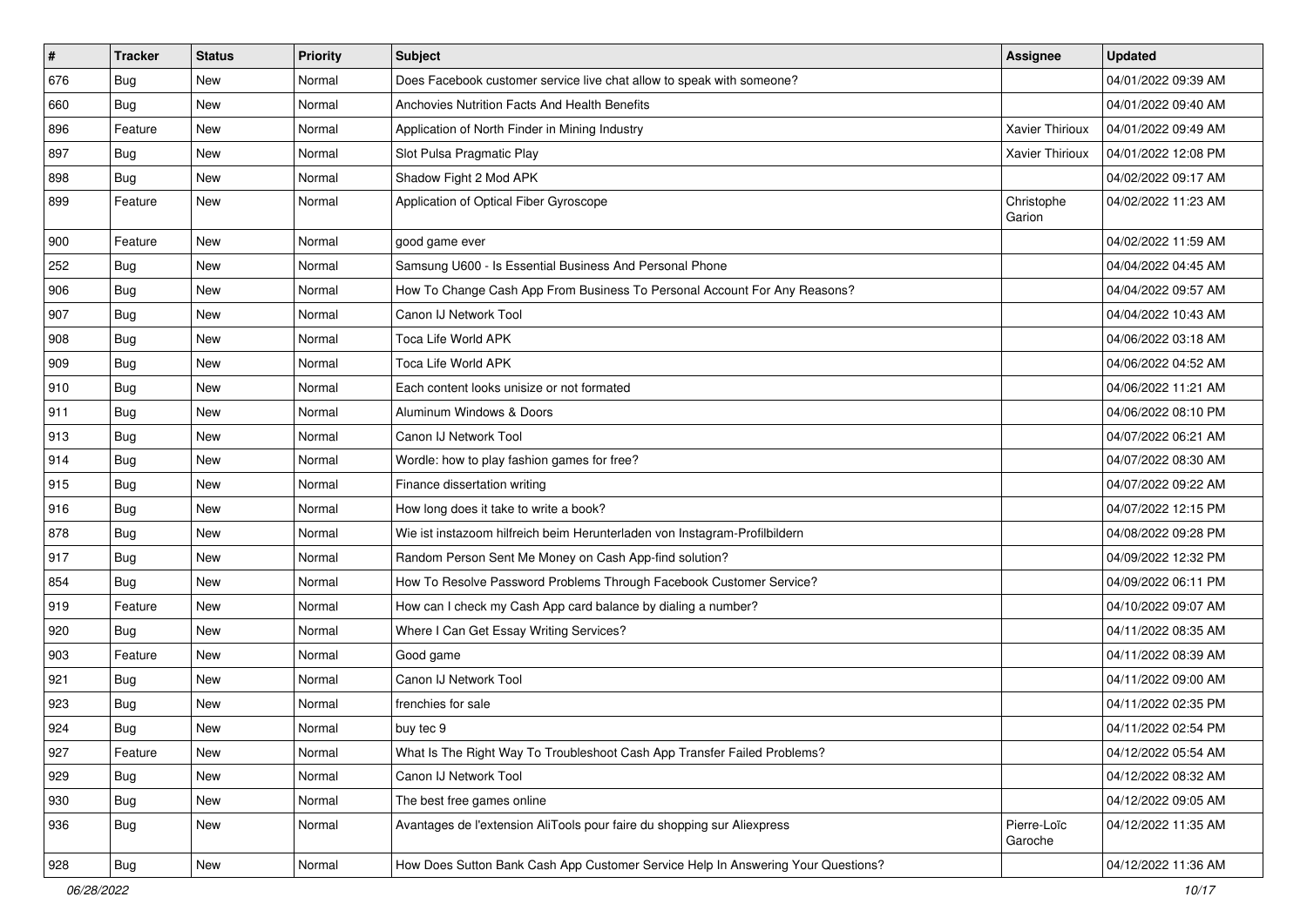| $\vert$ # | <b>Tracker</b> | <b>Status</b> | <b>Priority</b> | <b>Subject</b>                                                                | <b>Assignee</b>        | <b>Updated</b>      |
|-----------|----------------|---------------|-----------------|-------------------------------------------------------------------------------|------------------------|---------------------|
| 942       | <b>Bug</b>     | <b>New</b>    | Normal          | Canon IJ Network Tool                                                         |                        | 04/13/2022 08:45 AM |
| 943       | Bug            | <b>New</b>    | Normal          | ij.start canon                                                                |                        | 04/13/2022 08:52 AM |
| 945       | Bug            | <b>New</b>    | Normal          | TikTok 18 Mod Apk For Your Android                                            |                        | 04/13/2022 09:32 AM |
| 873       | <b>Bug</b>     | <b>New</b>    | Normal          | Klingeltöne mp3                                                               |                        | 04/13/2022 11:03 AM |
| 869       | Bug            | <b>New</b>    | Normal          | Sonnerie Post Malone 2022                                                     |                        | 04/13/2022 11:05 AM |
| 893       | Bug            | <b>New</b>    | Normal          | klingeltone                                                                   |                        | 04/13/2022 11:06 AM |
| 947       | Bug            | <b>New</b>    | Normal          | is Disney Now and Disney Plus different?                                      |                        | 04/14/2022 09:53 AM |
| 300       | Bug            | <b>New</b>    | Normal          | Wheels Powder Coating Services in Norcross GA                                 |                        | 04/15/2022 01:45 PM |
| 957       | <b>Bug</b>     | <b>New</b>    | Normal          | From Where I Can Get Cheap Writing Services?                                  |                        | 04/20/2022 05:06 AM |
| 904       | Feature        | New           | Normal          | Laora seeck                                                                   |                        | 04/20/2022 11:54 AM |
| 969       | <b>Bug</b>     | <b>New</b>    | Normal          | Watch NCAA Football Live Match Free                                           |                        | 04/23/2022 07:29 AM |
| 972       | Bug            | <b>New</b>    | Normal          | How To Borrow Money From The Cash App? Get To Know About The Same             |                        | 04/25/2022 07:30 AM |
| 888       | Bug            | <b>New</b>    | Normal          | Is the Fox News Channel on Roku free?                                         |                        | 04/25/2022 08:04 AM |
| 980       | <b>Bug</b>     | <b>New</b>    | Normal          | Free Gas Cards for the Unemployed                                             |                        | 04/28/2022 06:25 AM |
| 229       | Feature        | <b>New</b>    | Normal          | How To Delete Cash App Account? - Check Out the Steps In Detail               |                        | 05/01/2022 09:06 PM |
| 991       | Bug            | New           | Normal          | <b>MDMA MOLLY</b>                                                             |                        | 05/03/2022 12:03 AM |
| 975       | <b>Bug</b>     | <b>New</b>    | Normal          | Payback 2 Mod APK                                                             |                        | 05/05/2022 10:56 AM |
| 1000      | <b>Bug</b>     | <b>New</b>    | Normal          | Super easy way to zoom photos and upload to Instagram                         | Christophe<br>Garion   | 05/07/2022 11:06 AM |
| 982       | Bug            | <b>New</b>    | Normal          | Five sites that let you download free scenarios for your iPhone               |                        | 05/07/2022 09:34 PM |
| 192       | Bug            | <b>New</b>    | Normal          | The code Caffe                                                                |                        | 05/09/2022 10:16 AM |
| 1003      | <b>Bug</b>     | <b>New</b>    | Normal          | Drift F1 is a drifting car game inspired by F1's tracks.                      | Pierre-Loïc<br>Garoche | 05/10/2022 10:52 AM |
| 1004      | Bug            | <b>New</b>    | Normal          | you get to pinch and drag a man with a very flexible face                     |                        | 05/10/2022 10:59 AM |
| 934       | <b>Bug</b>     | <b>New</b>    | Normal          | MovieBox Pro Apk - Watch Movies and TV Shows on Your Android Phone            |                        | 05/10/2022 11:01 AM |
| 1006      | Bug            | <b>New</b>    | Normal          | Cricut.com/setup                                                              |                        | 05/10/2022 01:22 PM |
| 1008      | Bug            | <b>New</b>    | Normal          | Who was the first black woman to anchor a newscast?                           |                        | 05/10/2022 03:13 PM |
| 1009      | <b>Bug</b>     | <b>New</b>    | Normal          | How to change routing number on Cash App?                                     |                        | 05/11/2022 07:13 AM |
| 1010      | Bug            | New           | Normal          | what are the requirements to borrow money from cash app ? cash app borrow app | Pierre-Loïc<br>Garoche | 05/11/2022 09:29 AM |
| 1011      | <b>Bug</b>     | New           | Normal          | Summary of 10 best coloring apps on phones                                    |                        | 05/11/2022 10:58 AM |
| 1012      | Bug            | New           | Normal          | Cricut.com/setup                                                              |                        | 05/11/2022 11:30 AM |
| 1013      | Bug            | New           | Normal          | ij.start canon                                                                |                        | 05/11/2022 11:31 AM |
| 1014      | <b>Bug</b>     | New           | Normal          | how to get chime routing and account number? chime routing number florida     |                        | 05/11/2022 12:42 PM |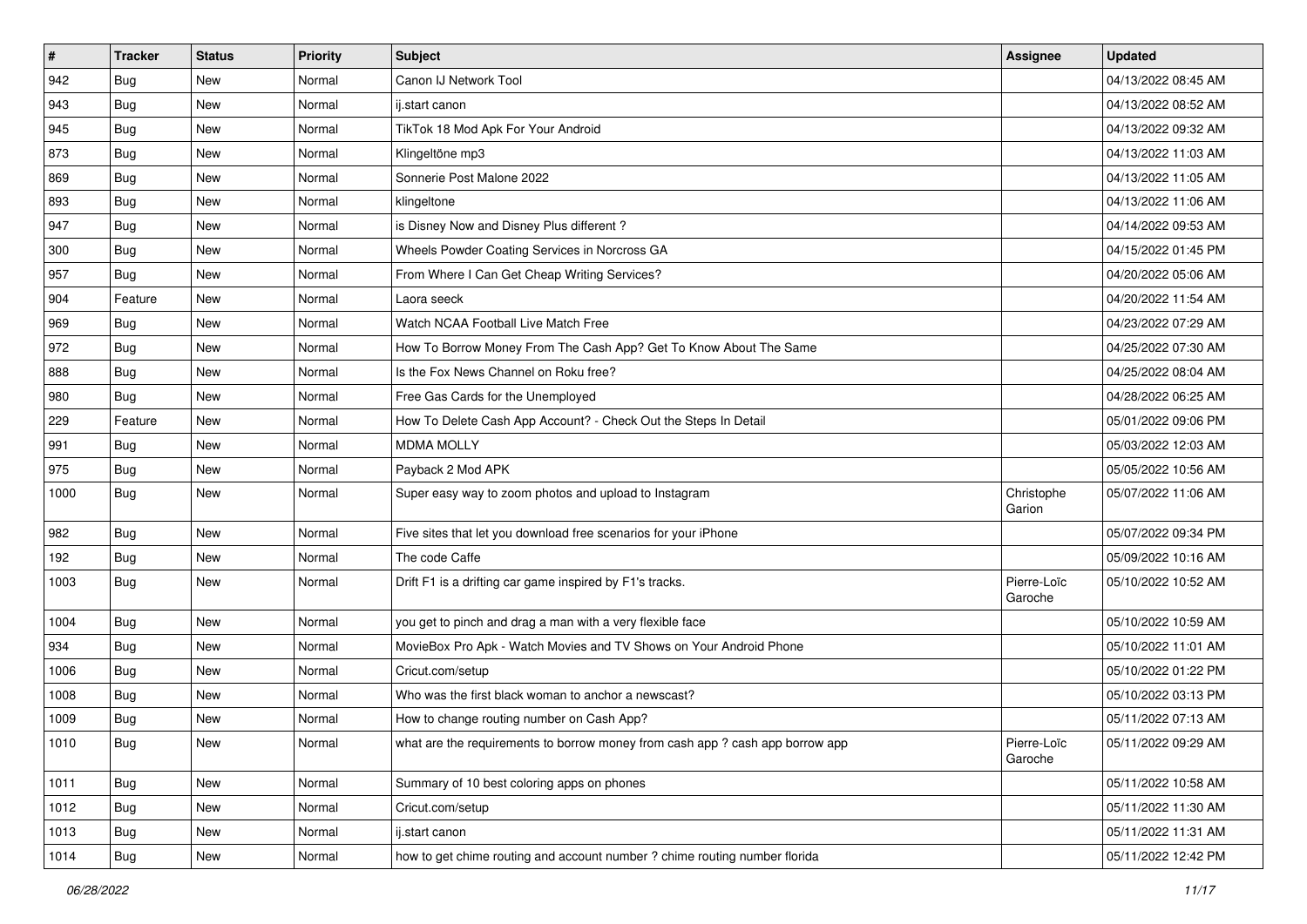| $\sharp$ | <b>Tracker</b> | <b>Status</b> | <b>Priority</b> | Subject                                                              | Assignee               | <b>Updated</b>      |
|----------|----------------|---------------|-----------------|----------------------------------------------------------------------|------------------------|---------------------|
| 1015     | Bug            | New           | Normal          | Is it possible to send books for free?                               |                        | 05/11/2022 04:05 PM |
| 1016     | <b>Bug</b>     | <b>New</b>    | Normal          | Klondike Solitaire                                                   |                        | 05/12/2022 09:03 AM |
| 1017     | Feature        | New           | Normal          | fleeing the complex                                                  | Hamza<br>Bourbouh      | 05/13/2022 06:33 AM |
| 1019     | Bug            | New           | Normal          | Cricut.com/setup                                                     |                        | 05/13/2022 11:13 AM |
| 1020     | <b>Bug</b>     | New           | Normal          | Cricut.com/setup                                                     |                        | 05/13/2022 11:14 AM |
| 1022     | <b>Bug</b>     | New           | Normal          | 123.hp.com/laserjet                                                  |                        | 05/13/2022 01:25 PM |
| 1023     | Bug            | New           | Normal          | Questions That Are Typically Asked About Trap The Cat                |                        | 05/14/2022 03:51 AM |
| 932      | Bug            | New           | Normal          | The best epic, long-playing PC games will consume days of your life. |                        | 05/15/2022 07:44 PM |
| 1028     | Bug            | New           | Normal          | The Best Free Online Game to Play with Friends                       |                        | 05/16/2022 05:00 AM |
| 1029     | <b>Bug</b>     | New           | Normal          | 5 Reasons Why People Love Coloring Pages?                            |                        | 05/16/2022 11:53 AM |
| 1030     | Bug            | New           | Normal          | <b>IAFT Traders Union</b>                                            |                        | 05/16/2022 03:13 PM |
| 1031     | Bug            | New           | Normal          | <b>IAFT Traders Union</b>                                            |                        | 05/16/2022 03:14 PM |
| 1032     | Bug            | New           | Normal          | How To Play The Wordle Game                                          |                        | 05/17/2022 10:37 AM |
| 1033     | Bug            | <b>New</b>    | Normal          | The best slope 2 online games to play right now                      |                        | 05/17/2022 10:55 AM |
| 212      | Feature        | New           | Normal          | How good is the market for gaming mobile apps at the moment?         |                        | 05/17/2022 11:09 AM |
| 902      | Feature        | New           | Normal          | salo717                                                              |                        | 05/18/2022 10:35 AM |
| 1007     | Bug            | New           | Normal          | "ij.start canon                                                      |                        | 05/18/2022 10:40 AM |
| 1035     | <b>Bug</b>     | New           | Normal          | how to relieve spam score                                            | Pierre-Loïc<br>Garoche | 05/18/2022 11:39 AM |
| 865      | Bug            | New           | Normal          | Canon IJ Printer Utility                                             |                        | 05/18/2022 07:24 PM |
| 1036     | Bug            | New           | Normal          | <b>VPS Material</b>                                                  |                        | 05/18/2022 09:34 PM |
| 1037     | Feature        | New           | Normal          | 1p Isd                                                               | Christophe<br>Garion   | 05/19/2022 05:25 AM |
| 905      | <b>Bug</b>     | New           | Normal          | MINI MILITIA MOD APK                                                 |                        | 05/19/2022 01:54 PM |
| 1040     | Bug            | New           | Normal          | thabet                                                               |                        | 05/19/2022 08:05 PM |
| 1034     | <b>Bug</b>     | New           | Normal          | Download Teaching Feeling For Android                                |                        | 05/20/2022 09:25 AM |
| 663      | <b>Bug</b>     | New           | Normal          | Know how the Cash app twitches words in a detailed way.              | Pierre-Loïc<br>Garoche | 05/22/2022 05:44 PM |
| 1045     | <b>Bug</b>     | New           | Normal          | Cricut.com/setup                                                     |                        | 05/24/2022 10:45 AM |
| 1046     | Bug            | New           | Normal          | 123.hp.com/laserjet                                                  |                        | 05/24/2022 10:46 AM |
| 1047     | <b>Bug</b>     | New           | Normal          | Opensea                                                              | Corentin<br>Lauverjat  | 05/24/2022 02:32 PM |
| 1048     | Bug            | New           | Normal          | So zeigen Sie ein Instagram-Profilbild an und vergrößern es          |                        | 05/25/2022 06:56 AM |
| 813      | Feature        | New           | Normal          | Canon.com/ijsetup                                                    |                        | 05/25/2022 08:27 AM |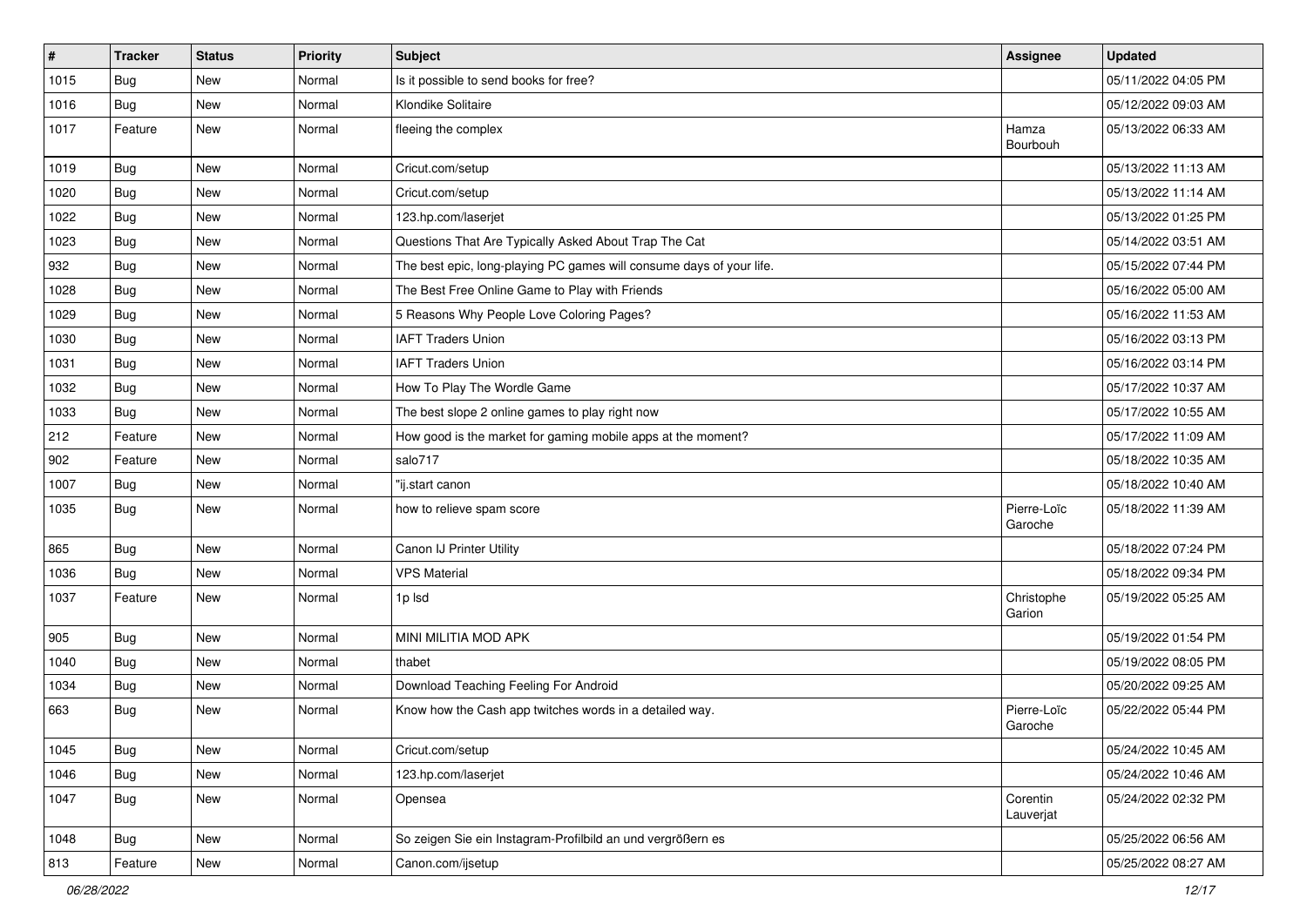| $\pmb{\#}$ | <b>Tracker</b> | <b>Status</b> | <b>Priority</b> | <b>Subject</b>                                                           | Assignee               | <b>Updated</b>      |
|------------|----------------|---------------|-----------------|--------------------------------------------------------------------------|------------------------|---------------------|
| 1050       | Feature        | New           | Normal          | Best Smart Phone Repair in Delhi                                         |                        | 05/25/2022 10:33 AM |
| 1043       | Bug            | <b>New</b>    | Normal          | What Is The Right Way To Troubleshoot Cash App Transfer Failed Problems? |                        | 05/25/2022 01:16 PM |
| 1042       | Bug            | New           | Normal          | How to set up direct deposit on cash app?                                |                        | 05/25/2022 01:17 PM |
| 1021       | Bug            | New           | Normal          | Cricut.com/setup                                                         |                        | 05/26/2022 12:21 AM |
| 1052       | Bug            | <b>New</b>    | Normal          | Build Now GG is a new battle royale game.                                |                        | 05/26/2022 04:24 AM |
| 1053       | Bug            | New           | Normal          | Game Geometry Dash                                                       |                        | 05/26/2022 11:30 AM |
| 826        | Bug            | <b>New</b>    | Normal          | How to Dowload MXL TV Premium                                            |                        | 05/26/2022 03:34 PM |
| 1054       | Bug            | New           | Normal          | Apkmodule                                                                | Pierre-Loïc<br>Garoche | 05/26/2022 03:37 PM |
| 1044       | Bug            | <b>New</b>    | Normal          | Can I Disapprove If Random Person Sent Me Money On Cash App?             |                        | 05/26/2022 03:51 PM |
| 1039       | Bug            | New           | Normal          | How to Get Tickmill Bonuses for Free                                     |                        | 05/26/2022 05:43 PM |
| 1049       | Feature        | New           | Normal          | IT Software Company In Delhi                                             |                        | 05/27/2022 05:24 AM |
| 1038       | Bug            | <b>New</b>    | Normal          | How to Fix Canon Printer Offline ISsue                                   | Pierre-Loïc<br>Garoche | 05/27/2022 05:25 AM |
| 1055       | Bug            | <b>New</b>    | Normal          | seo apk                                                                  | Pierre-Loïc<br>Garoche | 05/27/2022 06:23 AM |
| 1041       | Bug            | <b>New</b>    | Normal          | Count words in Word on the computer                                      |                        | 05/27/2022 02:16 PM |
| 1056       | Feature        | New           | Normal          | <b>Online Class Issues</b>                                               |                        | 05/28/2022 12:44 AM |
| 1058       | Bug            | New           | Normal          | Cricut.com/setup                                                         |                        | 05/28/2022 08:28 AM |
| 1059       | Bug            | New           | Normal          | 123.hp.com/laserjet                                                      |                        | 05/28/2022 08:29 AM |
| 1060       | Bug            | <b>New</b>    | Normal          | How to Use Panda Helper to Speed Up Your iOS                             |                        | 05/28/2022 09:12 AM |
| 1061       | Bug            | New           | Normal          | Cricut.com/setup                                                         |                        | 05/28/2022 12:24 PM |
| 1062       | Bug            | <b>New</b>    | Normal          | Cricut.com/setup                                                         |                        | 05/28/2022 12:26 PM |
| 1063       | Bug            | New           | Normal          | 123.hp.com/laserjet                                                      |                        | 05/28/2022 12:27 PM |
| 831        | Bug            | <b>New</b>    | Normal          | Build and shoot                                                          |                        | 05/29/2022 04:47 PM |
| 894        | Feature        | <b>New</b>    | Normal          | Need phd dissertation help in UK                                         |                        | 05/30/2022 12:29 PM |
| 1067       | Bug            | New           | Normal          | Cricut.com/setup                                                         |                        | 05/31/2022 12:19 PM |
| 1068       | Bug            | <b>New</b>    | Normal          | 123.hp.com/laserjet                                                      |                        | 05/31/2022 12:22 PM |
| 454        | Bug            | New           | Normal          | Commercial Floor Cleaning Quincy MA                                      |                        | 06/02/2022 05:59 PM |
| 441        | Bug            | New           | Normal          | Carpet Cleaning Watertown MA                                             |                        | 06/02/2022 06:00 PM |
| 223        | Bug            | New           | Normal          | WhatsApp Plus: Download, Update and Themes                               |                        | 06/03/2022 08:07 PM |
| 1002       | Bug            | New           | Normal          | <b>Chemistry Assignment Help</b>                                         |                        | 06/04/2022 09:58 AM |
| 1074       | Bug            | New           | Normal          | Dissertation writing help at economical rates!                           | Christophe<br>Garion   | 06/06/2022 04:48 PM |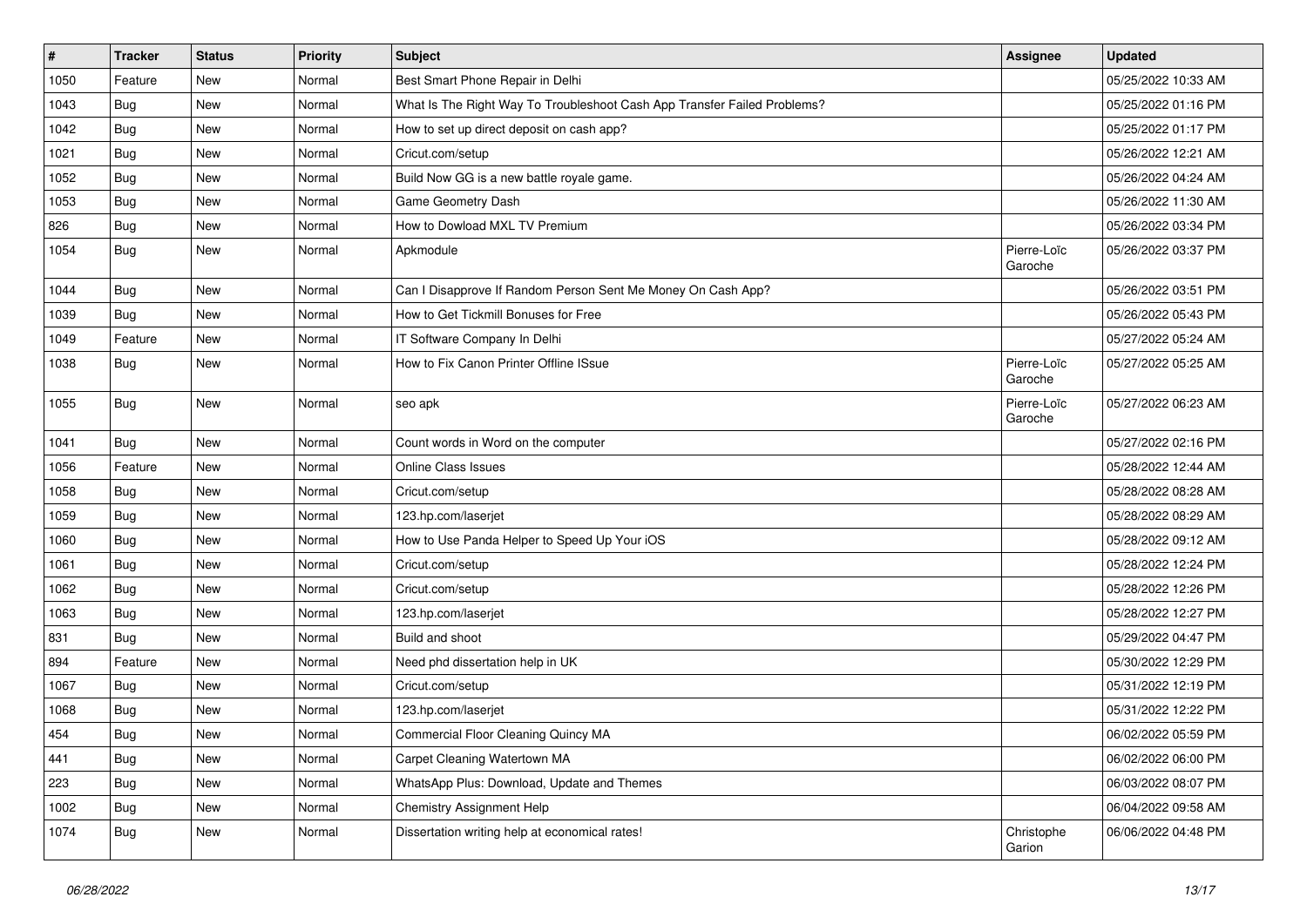| $\#$ | <b>Tracker</b> | <b>Status</b> | <b>Priority</b> | Subject                                                     | <b>Assignee</b>        | <b>Updated</b>      |
|------|----------------|---------------|-----------------|-------------------------------------------------------------|------------------------|---------------------|
| 1065 | Bug            | New           | Normal          | The top foreign language training game in 2022              |                        | 06/07/2022 04:05 AM |
| 1057 | Bug            | <b>New</b>    | Normal          | <b>CCPlay Education Edition APK</b>                         |                        | 06/07/2022 04:07 AM |
| 1073 | Bug            | New           | Normal          | Cricut Design Space                                         |                        | 06/07/2022 09:34 PM |
| 912  | Bug            | <b>New</b>    | Normal          | Cuphead Mobile Game Review                                  |                        | 06/09/2022 10:14 AM |
| 1070 | Feature        | <b>New</b>    | Normal          | <b>Tableau Consulting Expertise</b>                         |                        | 06/09/2022 11:50 AM |
| 1085 | Feature        | New           | Normal          | dcvghdcc asgdvgd dveduqwv ajdhvwd                           |                        | 06/09/2022 03:46 PM |
| 1087 | Bug            | <b>New</b>    | Normal          | How do new writers start out?                               |                        | 06/10/2022 03:25 PM |
| 1084 | Bug            | New           | Normal          | <b>Trippie Redd</b>                                         |                        | 06/11/2022 09:05 AM |
| 1083 | Bug            | New           | Normal          | coin base review                                            |                        | 06/11/2022 09:13 AM |
| 1076 | Bug            | <b>New</b>    | Normal          | DedicatedHosting4u                                          |                        | 06/11/2022 09:15 AM |
| 1064 | Bug            | New           | Normal          | How to delete Cash App history?                             | Pierre-Loïc<br>Garoche | 06/11/2022 10:29 AM |
| 1090 | Bug            | <b>New</b>    | Normal          | Pay Someone To Do My Assignment                             |                        | 06/11/2022 03:15 PM |
| 1051 | Bug            | New           | Normal          | Dental Supplies USA                                         |                        | 06/11/2022 09:20 PM |
| 692  | Bug            | <b>New</b>    | Normal          | Esports 888b                                                |                        | 06/12/2022 10:04 AM |
| 191  | Bug            | New           | Normal          | <b>B2B Branding</b>                                         |                        | 06/13/2022 12:50 AM |
| 1091 | Bug            | New           | Normal          | Find family fun indoors and outdoors in the Jungfrau Region |                        | 06/14/2022 09:33 AM |
| 1093 | Bug            | <b>New</b>    | Normal          | Uniswap Exchange                                            | Christophe<br>Garion   | 06/14/2022 11:55 AM |
| 1094 | Bug            | <b>New</b>    | Normal          | What time does direct deposit hit Cash App?                 |                        | 06/14/2022 03:27 PM |
| 925  | Bug            | New           | Normal          | tavor 7                                                     |                        | 06/15/2022 03:45 AM |
| 1089 | Bug            | <b>New</b>    | Normal          | Pay Someone To Do My Assignment                             |                        | 06/15/2022 04:44 AM |
| 1081 | Feature        | <b>New</b>    | Normal          | drift boss- the best driftitng game                         |                        | 06/15/2022 05:56 AM |
| 1079 | Bug            | New           | Normal          | How to get cheap psychology assignment?                     |                        | 06/15/2022 06:00 AM |
| 1082 | Bug            | New           | Normal          | Reset chime bank password without phone number              |                        | 06/15/2022 11:56 AM |
| 1080 | Bug            | <b>New</b>    | Normal          | How to use Math Wallet   Nexo wallet   CoinTiger Exchange   |                        | 06/15/2022 11:56 AM |
| 1078 | Bug            | New           | Normal          | What Bank Is Cash App On Plaid? Find Clarity And Assistance |                        | 06/15/2022 11:56 AM |
| 949  | Bug            | New           | Normal          | <b>Educational Games</b>                                    |                        | 06/15/2022 09:11 PM |
| 918  | Bug            | New           | Normal          | Antivirus for IOS                                           |                        | 06/16/2022 10:36 PM |
| 339  | <b>Bug</b>     | New           | Normal          | Upholstery Cleaning Services in Norfolk VA                  |                        | 06/17/2022 04:36 AM |
| 176  | <b>Bug</b>     | New           | Normal          | instant loan without documents                              |                        | 06/18/2022 01:43 PM |
| 895  | Bug            | New           | Normal          | Cash App Scams                                              |                        | 06/18/2022 02:36 PM |
| 860  | <b>Bug</b>     | New           | Normal          | pokemon guide                                               | Pierre-Loïc<br>Garoche | 06/18/2022 08:18 PM |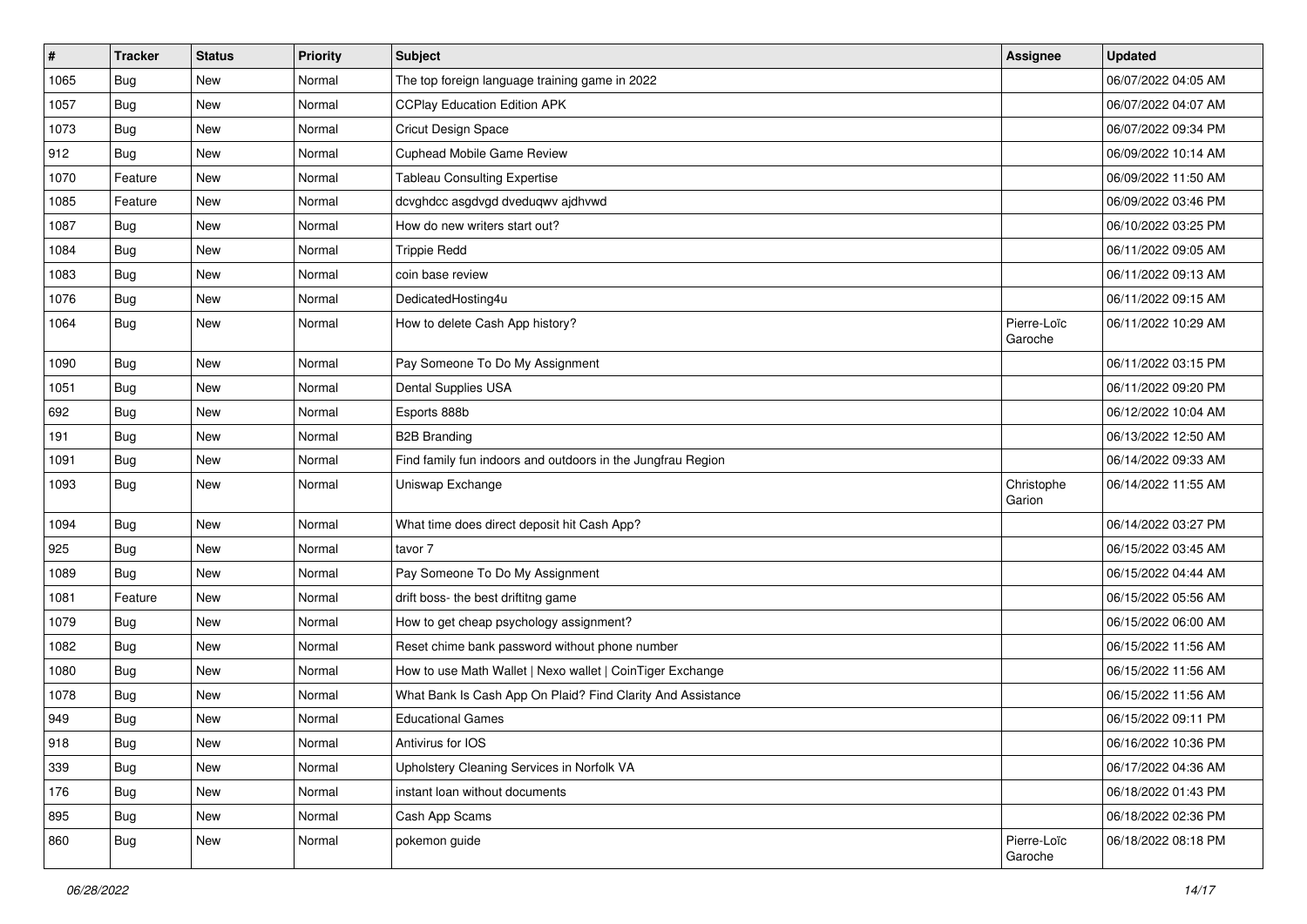| $\sharp$ | <b>Tracker</b> | <b>Status</b> | <b>Priority</b> | <b>Subject</b>                                                                      | Assignee               | <b>Updated</b>      |
|----------|----------------|---------------|-----------------|-------------------------------------------------------------------------------------|------------------------|---------------------|
| 1110     | <b>Bug</b>     | New           | Normal          | Six Guns Mod Apk Answers Your Questions                                             | Pierre-Loïc<br>Garoche | 06/20/2022 04:42 AM |
| 1088     | <b>Bug</b>     | New           | Normal          | Health And Fitness Tips 2022                                                        | Pierre-Loïc<br>Garoche | 06/20/2022 06:42 AM |
| 1092     | <b>Bug</b>     | <b>New</b>    | Normal          | Ellison Estate Vineyard                                                             |                        | 06/20/2022 12:03 PM |
| 1113     | Bug            | New           | Normal          | Press the button to control your car                                                |                        | 06/20/2022 12:09 PM |
| 624      | Bug            | New           | Normal          | Use go with the Driving Directions for your go                                      |                        | 06/21/2022 04:54 AM |
| 1071     | <b>Bug</b>     | New           | Normal          | Cinema HD Review - Cinemahdy2.net                                                   |                        | 06/21/2022 06:54 PM |
| 1072     | Bug            | New           | Normal          | ij.start canon                                                                      |                        | 06/21/2022 06:56 PM |
| 249      | Bug            | <b>New</b>    | Normal          | Steps to Activate Cash App Card in Less then 2 Minutes - Get Information            | Pierre-Loïc<br>Garoche | 06/21/2022 07:52 PM |
| 1069     | <b>Bug</b>     | New           | Normal          | how to get cash app support phone number 24*7 available                             |                        | 06/21/2022 08:36 PM |
| 786      | <b>Bug</b>     | New           | Normal          | Best Assignment Help in Australia & UK                                              |                        | 06/21/2022 09:28 PM |
| 796      | <b>Bug</b>     | New           | Normal          | How Does Cash App ++ actually work and What is the process of it                    |                        | 06/22/2022 07:03 AM |
| 1121     | Bug            | New           | Normal          | LustreC do not run                                                                  |                        | 06/22/2022 08:43 AM |
| 926      | <b>Bug</b>     | New           | Normal          | tavor 7                                                                             |                        | 06/22/2022 05:08 PM |
| 562      | Bug            | New           | Normal          | Learn Basic Mahjong Rules                                                           |                        | 06/23/2022 12:48 AM |
| 313      | <b>Bug</b>     | <b>New</b>    | Normal          | Water Extraction Services in Virginia Beach VA                                      |                        | 06/23/2022 02:14 AM |
| 1122     | Bug            | New           | Normal          | Count the number of words on the Microsoft Word application in the phone            |                        | 06/23/2022 04:19 AM |
| 172      | Feature        | New           | Normal          | pgdm colleges in bangalore                                                          |                        | 06/23/2022 10:47 PM |
| 933      | <b>Bug</b>     | New           | Normal          | How Can I Watch Movies on My Mobile Phone                                           |                        | 06/24/2022 12:55 AM |
| 1123     | Bug            | New           | Normal          | Where To Watch FIFA World Cup 2022                                                  |                        | 06/24/2022 03:51 AM |
| 688      | <b>Bug</b>     | New           | Normal          | How to use twitch.tv/activate?                                                      |                        | 06/24/2022 04:16 AM |
| 1124     | <b>Bug</b>     | New           | Normal          | Cookie clicker unblocked                                                            |                        | 06/24/2022 05:14 AM |
| 725      | Feature        | New           | Normal          | What are memo writing services design                                               |                        | 06/24/2022 06:24 AM |
| 736      | <b>Bug</b>     | New           | Normal          | I Want to Edit in My Website (transfer-factor.net) Unfortunately, Unable to Edit It |                        | 06/24/2022 07:32 AM |
| 1125     | Bug            | New           | Normal          | What is Wordscapes?                                                                 |                        | 06/24/2022 09:05 AM |
| 543      | Feature        | <b>New</b>    | Normal          | Get tech assistance with customer support on ATT Yahoo email login issue.           |                        | 06/24/2022 05:08 PM |
| 721      | i Bug          | New           | Normal          | Cómo instalar un Mod Apk                                                            |                        | 06/24/2022 09:39 PM |
| 316      | Bug            | <b>New</b>    | Normal          | Finden Sie den besten Klingelton für Ihr Telefon                                    |                        | 06/24/2022 10:28 PM |
| 240      | Feature        | <b>New</b>    | Normal          | Juego interesante de Dragon Ball Legends MOD APK                                    |                        | 06/25/2022 12:21 AM |
| 344      | <b>Bug</b>     | New           | Normal          | Odor Removal Services in Chesapeake VA                                              |                        | 06/25/2022 12:42 AM |
| 1126     | <b>Bug</b>     | <b>New</b>    | Normal          | 1PLSD                                                                               |                        | 06/25/2022 09:36 AM |
| 641      | Bug            | New           | Normal          | Get Best Economics Dissertation Writing Service                                     |                        | 06/25/2022 10:04 AM |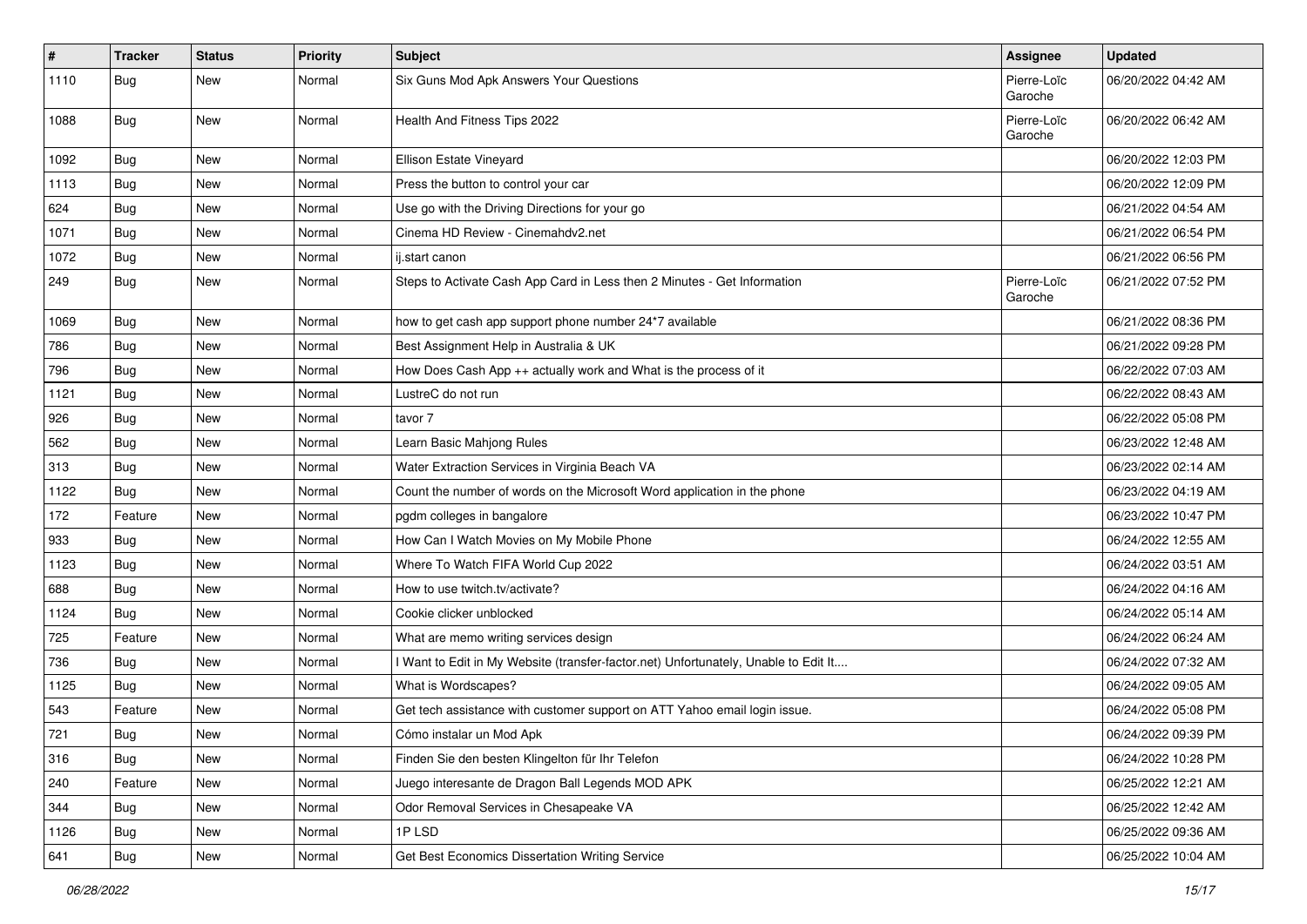| $\vert$ # | <b>Tracker</b> | <b>Status</b> | <b>Priority</b> | <b>Subject</b>                                                                 | Assignee               | <b>Updated</b>      |
|-----------|----------------|---------------|-----------------|--------------------------------------------------------------------------------|------------------------|---------------------|
| 765       | Bug            | <b>New</b>    | Normal          | Follow proper initiatives to check my cash app                                 |                        | 06/25/2022 10:08 AM |
| 598       | Bug            | <b>New</b>    | Normal          | Universo s / f Download                                                        |                        | 06/25/2022 03:38 PM |
| 636       | Bug            | <b>New</b>    | Normal          | What is the most popular furniture color?                                      |                        | 06/25/2022 04:57 PM |
| 1027      | Bug            | <b>New</b>    | Normal          | Word hurdle: Viral and Fun Online Game                                         |                        | 06/25/2022 06:13 PM |
| 1026      | Bug            | <b>New</b>    | Normal          | New Puzzle Game for All Age - Dordle                                           |                        | 06/25/2022 06:17 PM |
| 1025      | Bug            | <b>New</b>    | Normal          | how to change the logo in wordpress                                            |                        | 06/25/2022 06:20 PM |
| 1024      | Bug            | <b>New</b>    | Normal          | How to choose the right broker                                                 |                        | 06/25/2022 06:23 PM |
| 731       | Bug            | <b>New</b>    | Normal          | Avail Of Cash App Customer Service If Unable To Down Cash App Mobile App?      |                        | 06/25/2022 08:36 PM |
| 979       | Bug            | <b>New</b>    | Normal          | Free Gas Cards for the Unemployed                                              |                        | 06/25/2022 09:02 PM |
| 1103      | Bug            | <b>New</b>    | Normal          | Idle game fix bug                                                              |                        | 06/25/2022 09:08 PM |
| 710       | <b>Bug</b>     | <b>New</b>    | Normal          | Take Necessary Assistance If You Are Unable Activate Cash App Card             |                        | 06/25/2022 09:26 PM |
| 1106      | Bug            | <b>New</b>    | Normal          | How Do I Get Cash App ++ Without Confronting Any Technical Glitches?           |                        | 06/25/2022 09:53 PM |
| 956       | Bug            | <b>New</b>    | Normal          | FNF Free Mods Online                                                           |                        | 06/25/2022 09:59 PM |
| 955       | Bug            | <b>New</b>    | Normal          | How Long Does Verification Take On Cash App If You Apply For The Verification? | Christophe<br>Garion   | 06/25/2022 10:50 PM |
| 742       | Bug            | <b>New</b>    | Normal          | How Long Does Cash App Support Take To Respond For A Better Support?           |                        | 06/25/2022 11:00 PM |
| 477       | <b>Bug</b>     | <b>New</b>    | Normal          | What Does Online Coupon Mean?                                                  |                        | 06/25/2022 11:15 PM |
| 227       | Bug            | <b>New</b>    | Normal          | Cash App Help & Solutions - Here You Will Get Better Assistance                |                        | 06/25/2022 11:21 PM |
| 954       | Bug            | <b>New</b>    | Normal          | AZ Screen Recorder Mod                                                         |                        | 06/25/2022 11:24 PM |
| 968       | Feature        | <b>New</b>    | Normal          | watch nfl online free live streaming                                           |                        | 06/25/2022 11:52 PM |
| 635       | Bug            | New           | Normal          | Buy Steroids Online with OurMedicnes.com   Best Quality Steroids               |                        | 06/26/2022 12:01 AM |
| 630       | <b>Bug</b>     | <b>New</b>    | Normal          | How Can I Load Cash App Card at Walmart straight away?                         |                        | 06/26/2022 12:04 AM |
| 650       | Bug            | <b>New</b>    | Normal          | <b>Cherries Health Benefits</b>                                                |                        | 06/26/2022 12:57 AM |
| 259       | Bug            | <b>New</b>    | Normal          | call center services                                                           |                        | 06/26/2022 01:30 AM |
| 994       | Feature        | <b>New</b>    | Normal          | Cricut.com/setup                                                               |                        | 06/26/2022 02:00 AM |
| 741       | Bug            | <b>New</b>    | Normal          | <b>Blockchain Technology Solutions</b>                                         |                        | 06/26/2022 02:19 AM |
| 935       | <b>Bug</b>     | <b>New</b>    | Normal          | MovieBox Pro Apk - Watch Movies and TV Shows on Your Android Phone             |                        | 06/26/2022 04:11 AM |
| 829       | <b>Bug</b>     | <b>New</b>    | Normal          | Write My Dissertation For Me UK                                                | Pierre-Loïc<br>Garoche | 06/26/2022 04:13 AM |
| 521       | Feature        | New           | Normal          | Check out the Cash app Card balance for an overdraft.                          | Pierre-Loïc<br>Garoche | 06/26/2022 04:22 AM |
| 310       | Bug            | New           | Normal          | Mattress Cleaning Services in Virginia Beach VA                                |                        | 06/26/2022 04:33 AM |
| 950       | Bug            | <b>New</b>    | Normal          | ij.start canon                                                                 |                        | 06/26/2022 04:35 AM |
| 946       | <b>Bug</b>     | New           | Normal          | What is Plex and Is Plex Legal?                                                |                        | 06/26/2022 05:23 AM |